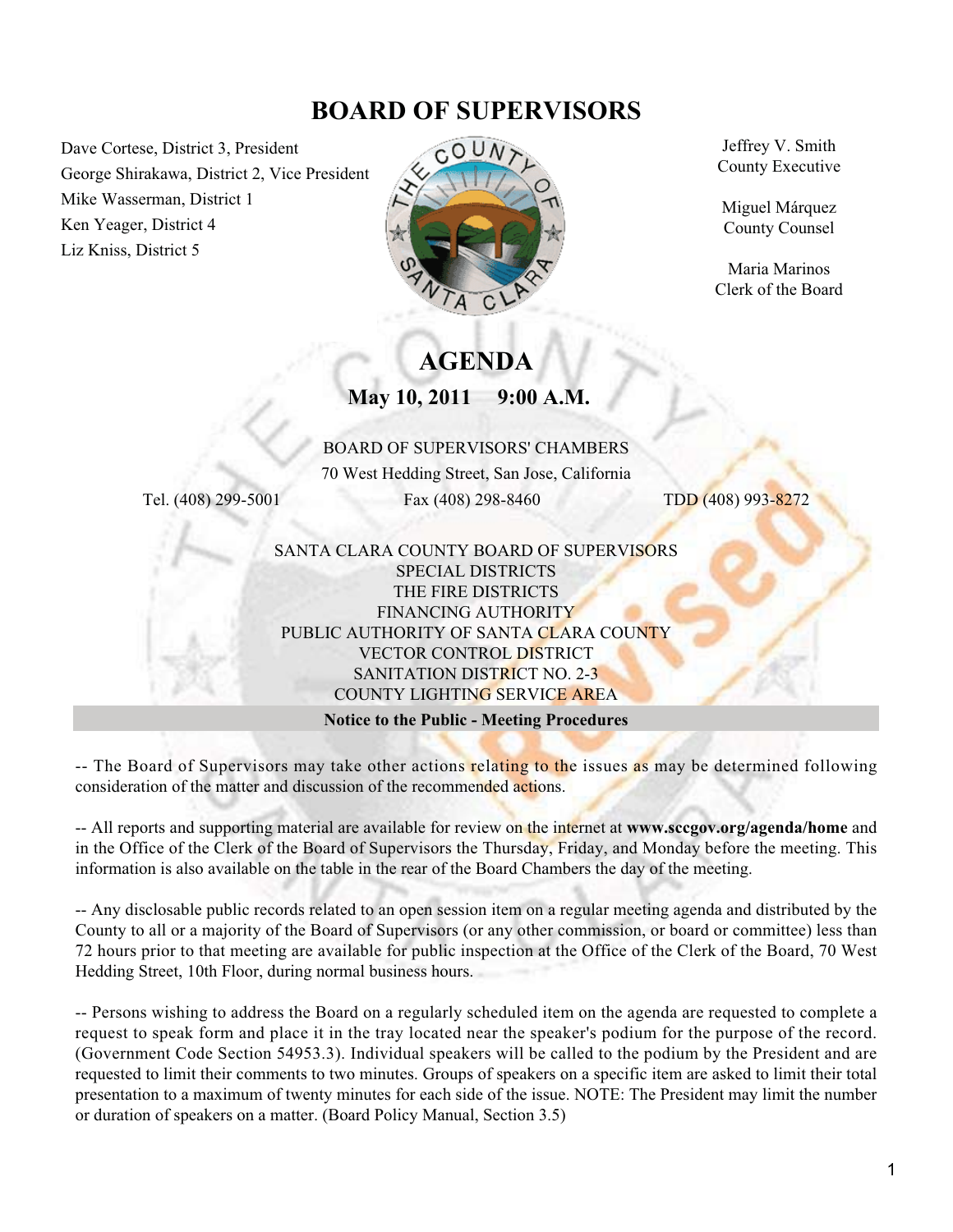NOTE: If you are a lobbyist, complete the Lobbyist Declaration on the reverse side of the request to speak form.

-- Items with an asterisk (\*) in front of the number are on the consent calendar and may be voted on in one motion at the beginning of the meeting in the morning. The Board may also add regularly scheduled items to the consent calendar at the beginning of the meeting in the morning. If you wish to discuss any of these items, it is necessary to complete a request to speak form and place it in the tray near the podium at the beginning of the meeting in the morning. Items that contain ordinance proposals may be adopted on the consent calendar and the ordinance titles are read into the record by the President or Clerk of the Board.

-- In compliance with the Americans with Disabilities Act, those requiring accommodation for this meeting should notify the Clerk of the Board's Office 24 hours prior to the meeting at (408) 299-5001, TDD (408) 993-8272.

COMMUTE ALTERNATIVES: The Board of Supervisors encourages the use of commute alternatives including bicycles, carpooling, and hybrid vehicles.

Public transit access is available to and from the County Government Center, 70 West Hedding St., San Jose, California by VTA bus lines \*61, 62, 66, 181 and Light Rail. (\*61 Southbound last trip is at 8:55 p.m. for this location.) For trip planning information, contact the VTA Customer Service Department at 408-321-2300 Monday through Friday between the hours of 6:00 a.m. to 7:00 p.m., and on Saturday from 7:30 a.m. to 4:00 p.m. Schedule information is also available on the web at www.vta.org.

Bicycle parking racks are available in the James McEntee, Sr., Plaza in front of the County Government Center building.

## **Opening**

- 1. Roll Call.
- 2. Pledge of Allegiance.
- 3. Invocation by Dr. Adam T. Ybarra, Chaplain of the Oakland Raiders and Senior Pastor of Bridge Point Church, Alameda, California.

#### **Public Issues**

4. Public Comment. (This item is reserved for persons desiring to address the Board on any matter not on this agenda.) Members of the public who wish to address the Board on any item not listed on the agenda should complete a request to speak form and place it in the tray near the podium. The President will call individuals to the podium in turn. Speakers are limited to one minute. The law does not permit Board action or extended discussion of any item not on the agenda except under special circumstances. If Board action is requested, the Board may place the matter on a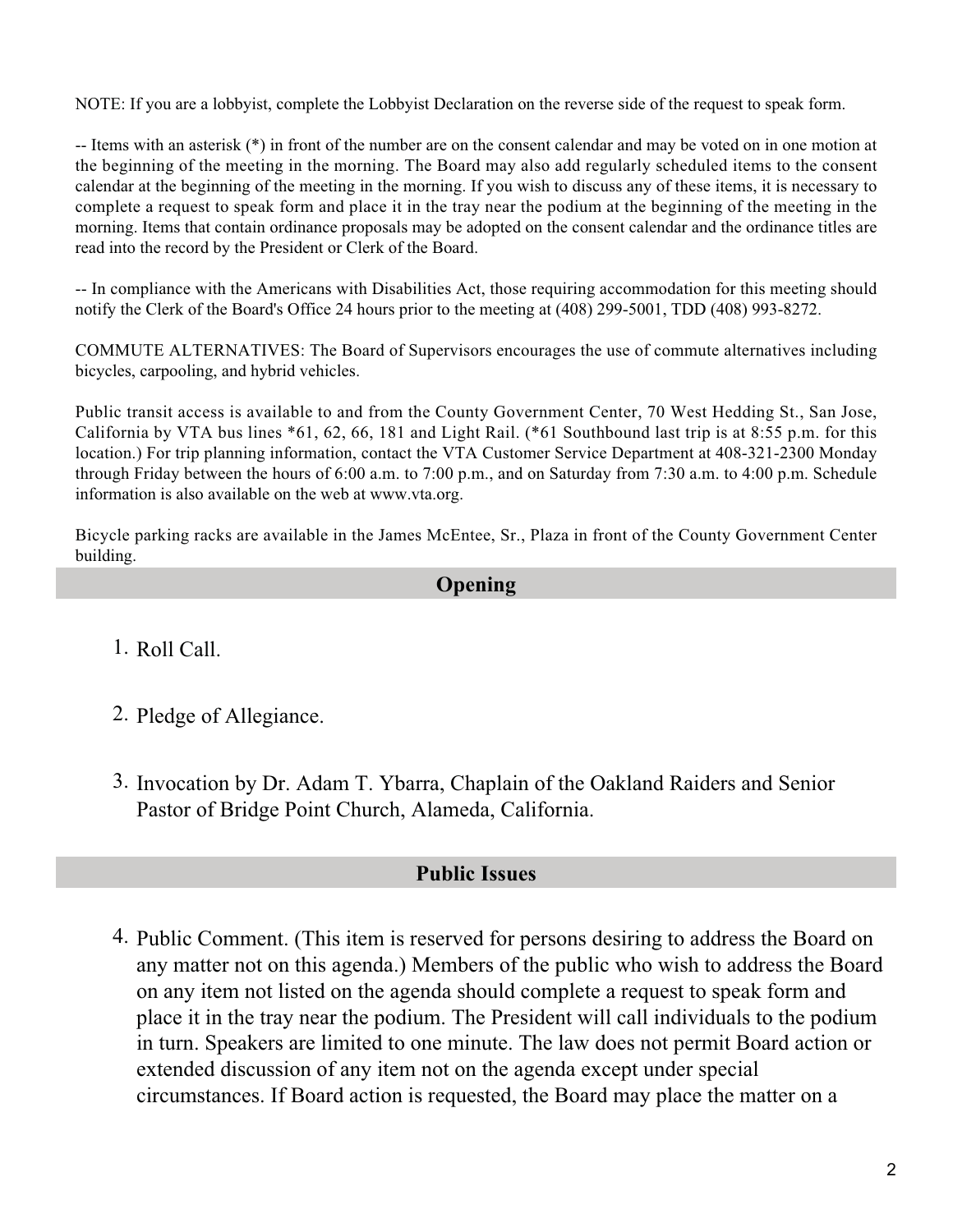future agenda. All statements that require a response will be referred to staff for reply in writing.

5. Approve consent calendar and changes to the Board of Supervisors' Agenda.

**Notice to the public:** there is no separate discussion of consent calendar items, and the recommended actions are voted on in one motion. If an item is approved on the consent vote, the specific action recommended by staff is adopted. Members of the public who wish to address the Board on any consent items should complete a request to speak form and place it in the tray near the podium. Items removed from the Consent Calendar will be considered at the end of the morning session regular agenda for discussion.

# **Ceremonial Presentations**

- 6. Resolutions, Commendations, and Memorials. (See Item No. 48)
	- a. Present Resolution proclaiming the May 10 as Reunification Day" in Santa Clara County. (Cortese)
	- b. Present Resolution proclaiming May 2011 as Foster Care Month in Santa Clara County. (Social Services Agency)
	- c. Present Resolution proclaiming the May 2011 "National Arthritis Awareness Month" in Santa Clara County. (Cortese)
	- d. Present Resolution proclaiming May 15-21, 2011 as "Emergency Medical Services Week" including the designation of May 18, 2011 as "Emergency Medical Services for Children Day" in Santa Clara County. (Public Health Department)
	- e. Present Resolution proclaiming May 6-12, 2011 as "National Nurses Week" and recognizing the work of all nurses in the Public Health Department. (Public Health Department)
	- f. Present Resolution proclaiming April 30 through May 7, 2011 as "Affordable Housing Week" in Santa Clara County. (Yeager)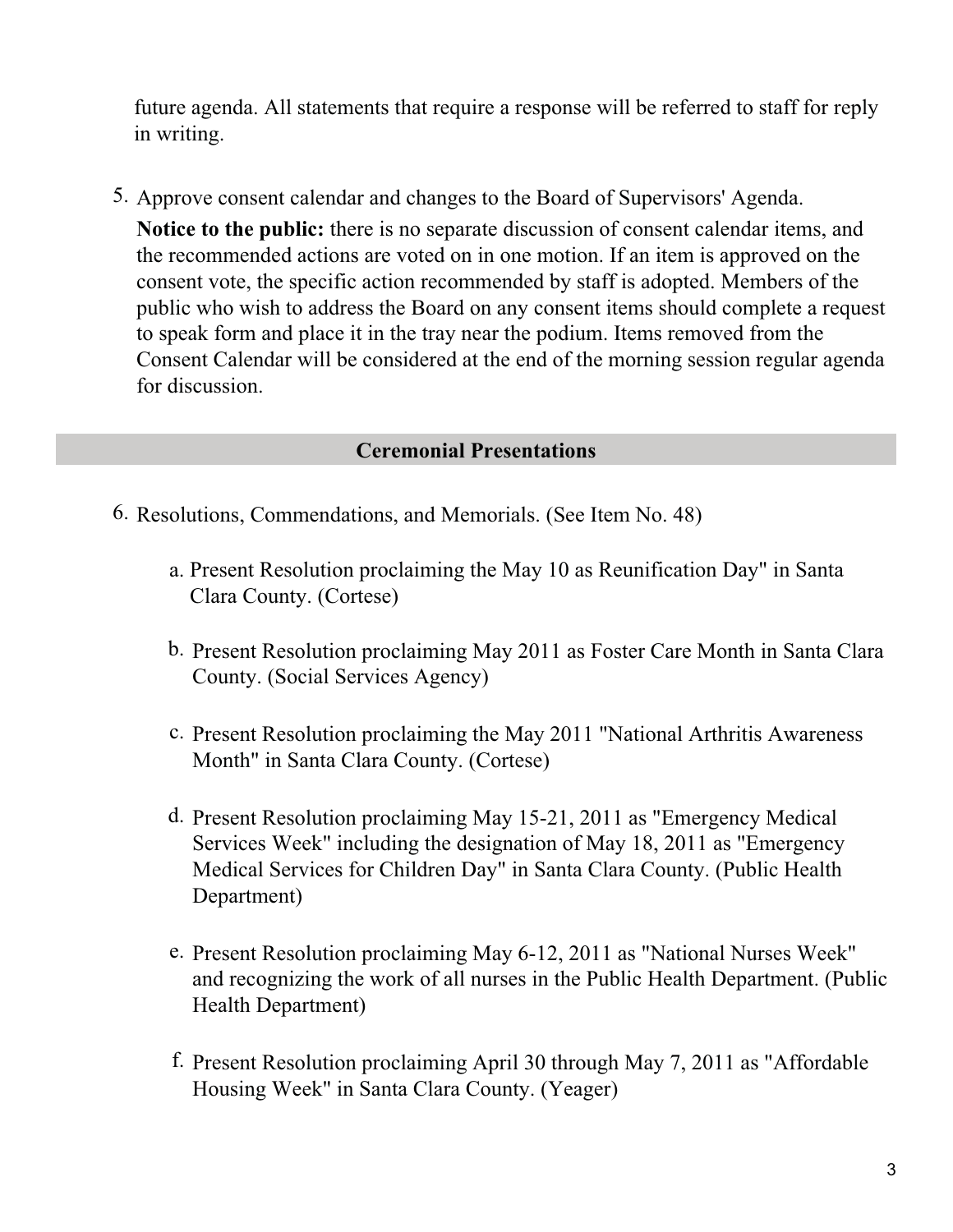- 7. Present Certificates of Appreciation to Employees of the Month for May, 2011. (See Item No. 49)
	- Malorie Street, Attorney/Mental Health Specialist, Office of the Public a. Defender
	- b. Roberto Navarro, Deputy Sheriff/Detective, Office of the Sheriff
	- c. Santiago Llamas, Sheriff's Correctional Officer, Department of Correction
	- d. Ned Putt, Supervising Probation Officer, Probation Department
	- e. Mark Natividad, Management Analyst, Social Services Agency
	- f. Judy Davidson, Marriage and Family Therapist II, Department of Alcohol and Drug Services
	- g. Stephanie Kolakowsky-Hayner, Ph.D., Director of Rehabilitation Research, Santa Clara Valley Health and Hospital System
	- h. Request from Administration that presentation be held to June 7, 2011 for Dennis Johnsen, Chief Fire Investigator, Santa Clara County Fire Department

## **Board of Supervisors and Board Appointees**

- \* 8. Health and Hospital Committee report moved to Consent, see Item No. 34A.
	- 9. Accept report from County Executive.
- 10. Accept report from County Counsel on legal issues and closed session meeting of May 9, 2011.

#### **Board Referrals**

10A. Direct Administration to work with the United States Department of the Interior/National Park Service (NPS) on efforts to honor the legacy of Cesar Chavez and the farmworker movement in Santa Clara County, specifically seeking to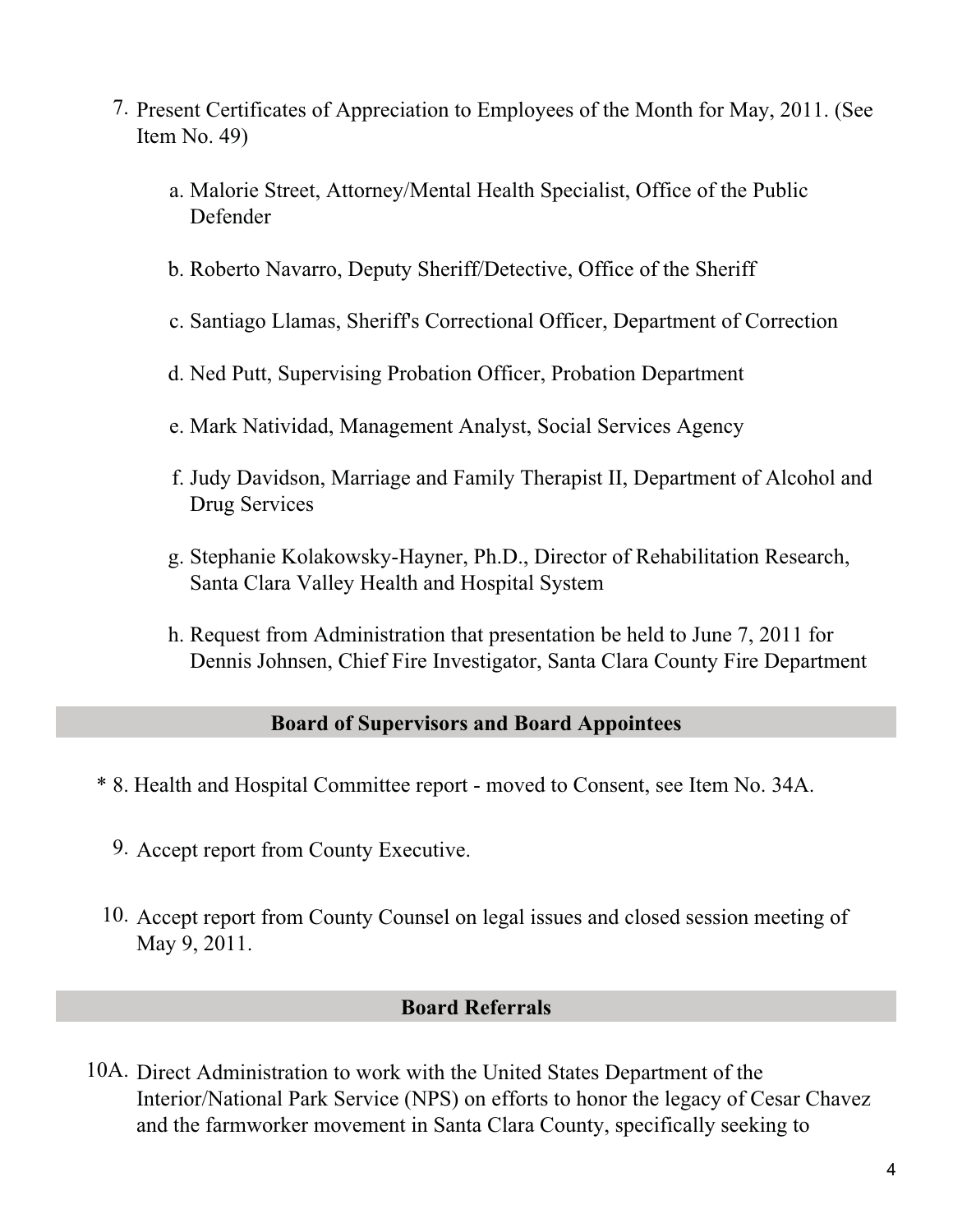document, locate, interpret, and mark a planned Cesar Chavez trail connecting historic points of interest. (Shirakawa, Cortese)

# **Regular Agenda - Items for Discussion**

11. Under advisement from the August 10, 2010 Board of Supervisors meeting (Item No. 14): Consider recommendations relating to a draft mandatory spay/neuter ordinance and/or other public safety measures for pit bull-type dogs in unincorporated Santa Clara County.

Possible action:

- Accept report relating to a draft mandatory spay/neuter ordinance and/or other a. public safety measures for pit bull-type dogs in unincorporated Santa Clara County.
- b. Introduction and preliminary adoption of Ordinance No. NS-300.843 amending Section B31-1 Subsection (q)(3), and Section B31-42 Subsection (d) and (e)(1) of the Santa Clara County Ordinance Code relating to Animals and Fowl Definitions and Potentially Dangerous Dogs. (Roll Call Vote to waive reading, Roll Call Vote to adopt)
- c. Approve voluntary measures that provide a multi-faceted approach to reducing the incidence of bites by aggressive dogs, including increased funding for the County spay/neuter program to expand "free" surgeries for large-breed dogs and to establish an educational pilot program in elementary schools relating to dog bite prevention.

# **OR**

d. Introduction and preliminary adoption of Ordinance No. NS-300.842 adding Sections B31-44 through B31-49 of the Santa Clara County Ordinance Code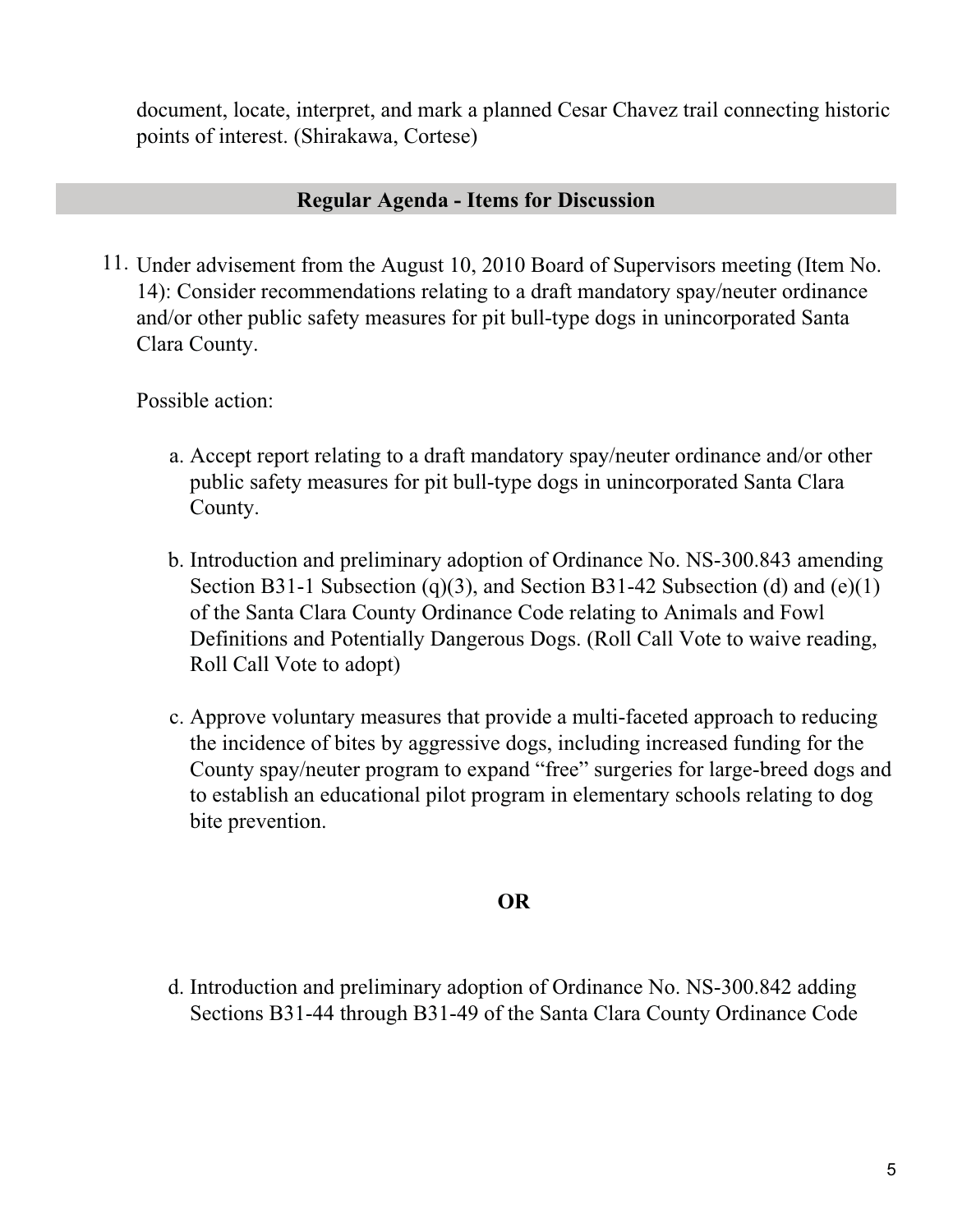relating to Mandatory Spay/Neuter of Pit Bulls in unincorporated Santa Clara County. (Roll Call Vote to waive reading, Roll Call Vote to adopt)

# **Housing, Land Use, Environment, and Transportation Committee considered item on April 19, 2011, and recommends approval of possible actions a, b, and c.**

- 12. Approve recommendation from Administration to authorize expenditure of the remaining \$500,000 to support the work of Alvarez & Marsal at Valley Medical Center through June 30, 2011. (Office of the County Executive)
- 13. Held from April 26, 2011 (Item No. 59): Consider recommendations relating to Federal Aviation Administration (FAA) Airport Improvement Program (AIP) grants for Palo Alto Airport, Reid-Hillview Airport and South County Airport. (Roads and Airports)

- Authorize the Director, Roads and Airports Department, to submit Grant a. Application to the FAA, through the City of Palo Alto, relating to AIP grant funding for Palo Alto Airport Pavement Maintenance, in an amount not to exceed \$350,000 for Fiscal Year (FY) 2012.
- b. Authorize the Director, Roads and Airports Department to submit Grant Application to FAA relating to AIP grant funding for Reid-Hillview Airport Pavement Maintenance, in an amount not to exceed \$450,000 for FY 2012.
- c. Authorize the Director, Roads and Airports Department, to submit Grant Application to FAA relating to AIP grant funding for South County Airport Pavement Maintenance, in an amount not to exceed \$400,000 for FY 2012.
- d. Authorize the Director, Roads and Airports Department, to submit Grant Applications to the California Department of Transportation (Caltrans) for State matching funds upon receiving FAA AIP grant offers for any of the above applications, following approval by County Counsel as to form and legality, and approval by the Office of the County Executive. Delegation of authority shall expire on June 30, 2012.
- e. Authorize the President to accept grant offers from the FAA and Caltrans.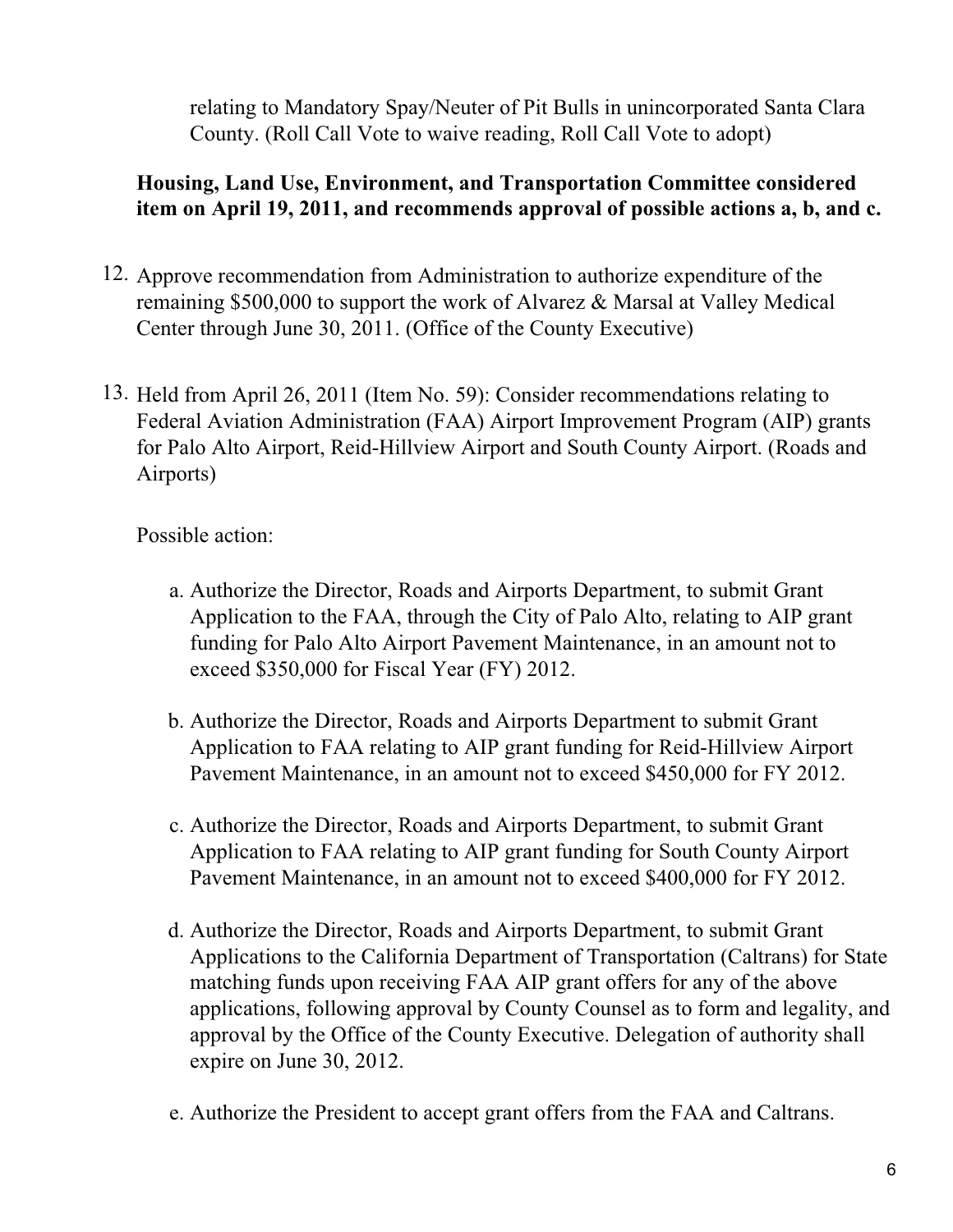- 14. Under advisement from April 26, 2011 (Item No. 59): Accept report relating to status of discussions with City of Palo Alto regarding the potential early termination of the lease between the City and the County for Palo Alto Airport. (Roads and Airports)
- 15. Consider recommendations relating to the County of Santa Clara assigning Will Lightbourne as an "Executive on Loan" to the State of California (State) for a specific time period. (Office of the County Executive)

- a. Ratify Agreement with the State relating to the assignment of Will Lightbourne to the State as an "Executive on Loan" for period May 9, 2011 through December 31, 2014, retroactive to May 2, 2011, that has been reviewed and approved by County Counsel as to form and legality.
- b. Introduction and preliminary adoption of Salary Ordinance No. NS-20.11.03 amending Santa Clara County Salary Ordinance No. NS-20.11 relating to the compensation of employees to add one Director, Social Services Agency position in the Social Services Agency. (Roll Call Vote to waive reading, Roll Call Vote to adopt)
- 16. Consider recommendations relating to the Initial Vision Scenario, the recently released baseline scenario for the region's Sustainable Communities Strategy. (Department of Planning and Development) Possible action:
	- a. Accept the report.
	- b. Provide comment or input on the Initial Vision Scenario or Detailed Alternative Scenarios.
	- c. Approve submittal of reports to the Regional Agencies.
	- d. Direct staff to return to the Board of Supervisors with an update and report upon the future release of the Detailed Alternative Scenarios.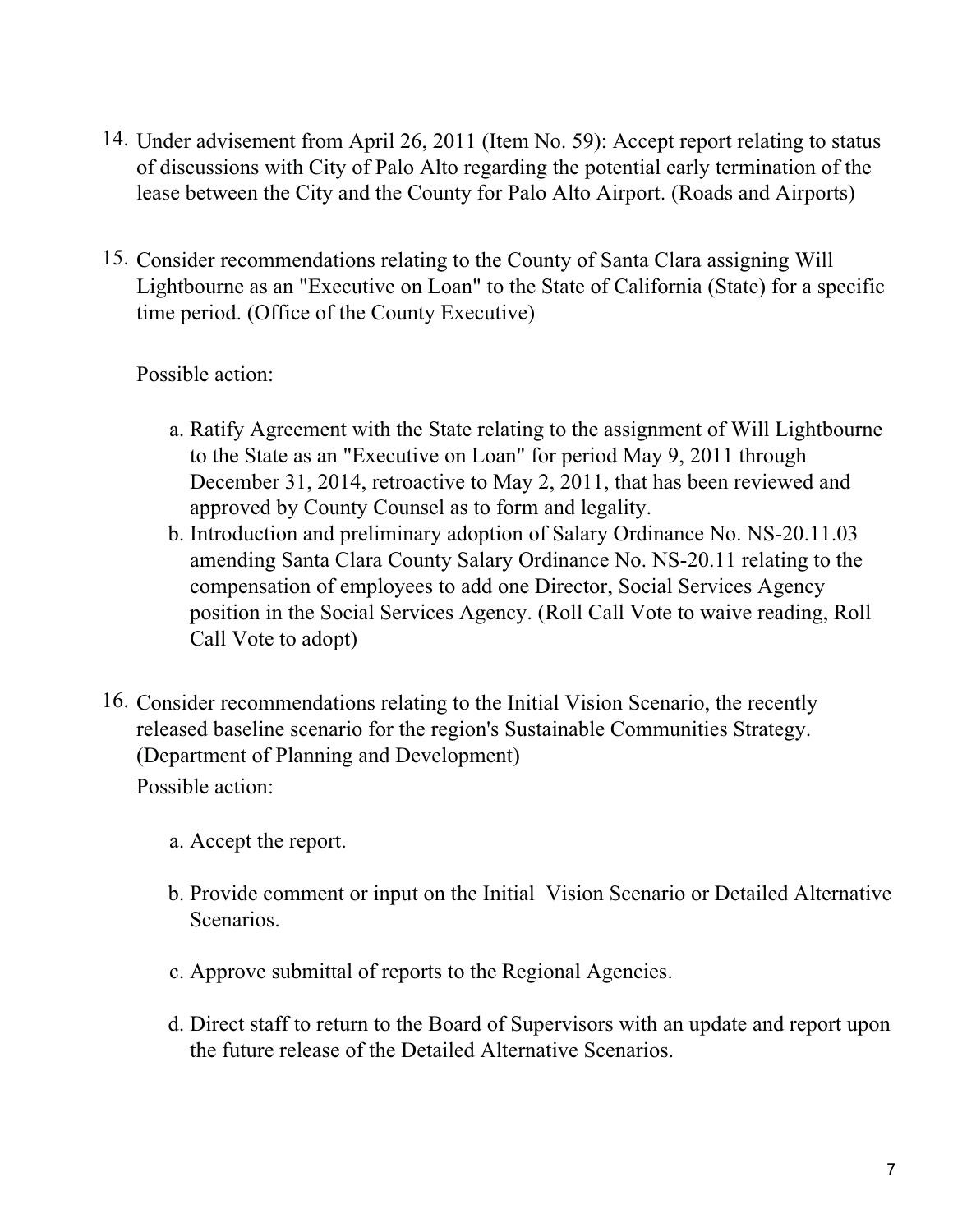17. Accept presentation relating to bond issuance. (Finance Agency)

Possible action:

Adopt Resolution authorizing the issuance of Oak Grove School District General Obligation Bonds (Election of 2008 Series B), in a principal amount not to exceed \$25,000,000 relating to financing the acquisition or improvement of property in the District. (Roll Call Vote)

18. Consider items previously removed from the Consent Calendar.

#### **Closing**

19. Announce date and time for closed session to discuss items noticed pursuant to the Brown Act.

#### . **Adjourn in Memoriam**

Adjourn in honor and memory of Virginia Bischoff, Leonard Ely, and Gale Bunnell, Ed Pedrizzetti, Gayle Glines, and Pearl Caldwell.

# **CONSENT CALENDAR - Items will be considered under Item No. 5. Items removed from the consent calendar will be considered at the end of the morning session regular agenda.**

\* 20. Approve Summary of Proceedings for April 18 and April 26, 2011, and minutes of April 18, 2011.

#### **Health & Hospital System**

\* 21. Approve the project, adopt plans and specifications, and authorize advertisement of Contract Documents for the Communications Infrastructure Cabling for Santa Clara Valley Medical Center Bed Building 1 (Project No. 200983032), and direct the Clerk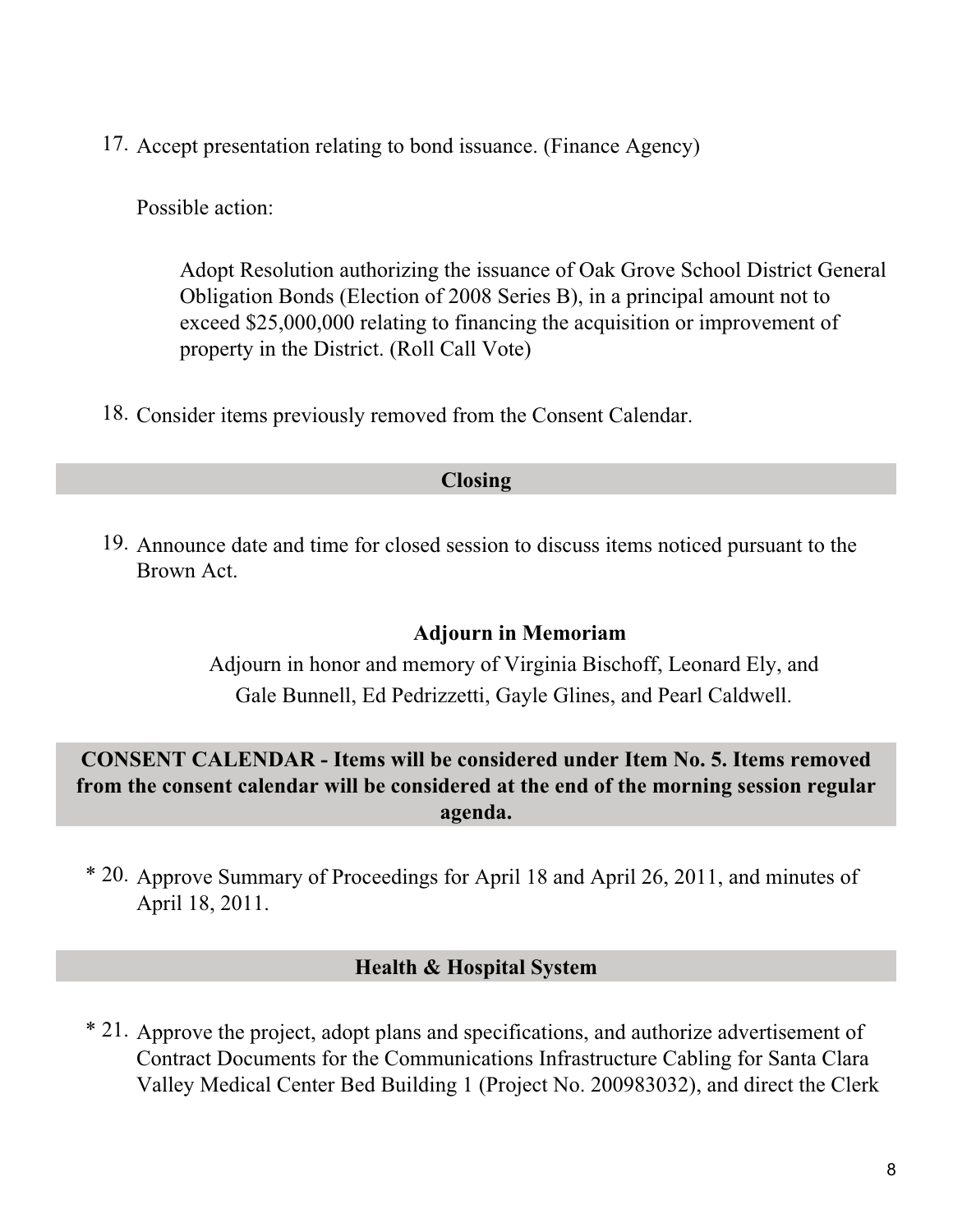of the Board to open bids on Thursday, July 7, 2011, at 2:00 p.m., in the Office of the Clerk of the Board of Supervisors.

- \* 22. Approve Agreement with Navigant Consulting relating to providing consulting services to carry out assessment and planning to prepare SCVHHS to comply with federal mandates concerning electronic transaction standards and disease and procedure code sets, in an amount not to exceed \$650,038 for the period of May 1, 2011 through December 2011, and that has been approved by County Counsel as to form and legality.
- \* 23. Consider recommendations relating to Agreement with Supplemental Provider Services, Inc., to provide supplemental provider staffing services throughout Santa Clara Valley Medical Center (SCVMC).

Possible action:

- a. Approve Ninth Amendment with Supplemental Provider Services, Inc., relating to providing supplemental provider staffing in an amount not to exceed \$3,495,942 for period May 21, 2011 through November 20, 2011, that has been reviewed and approved by County Counsel as to form and legality.
- b. Authorize issuance of Request for Proposals relating to supplemental provider staffing services.
- \* 24. Consider recommendations relating to submission of two applications for housing projects.

Possible action:

a. Approve delegation of authority to the County Executive, or designee, to take any and all necessary or advisable actions relating to submission of a proposal to the California Department of Mental Health (DMH) and the California Housing Finance Agency (CalHFA) to fund the "Fourth Street Apartments" housing project to provide housing for mentally ill adults and/or families in the estimated amount of \$1,250,000 for period May 10, 2011 through September 30, 2011. Delegation of authority shall expire on September 30, 2011.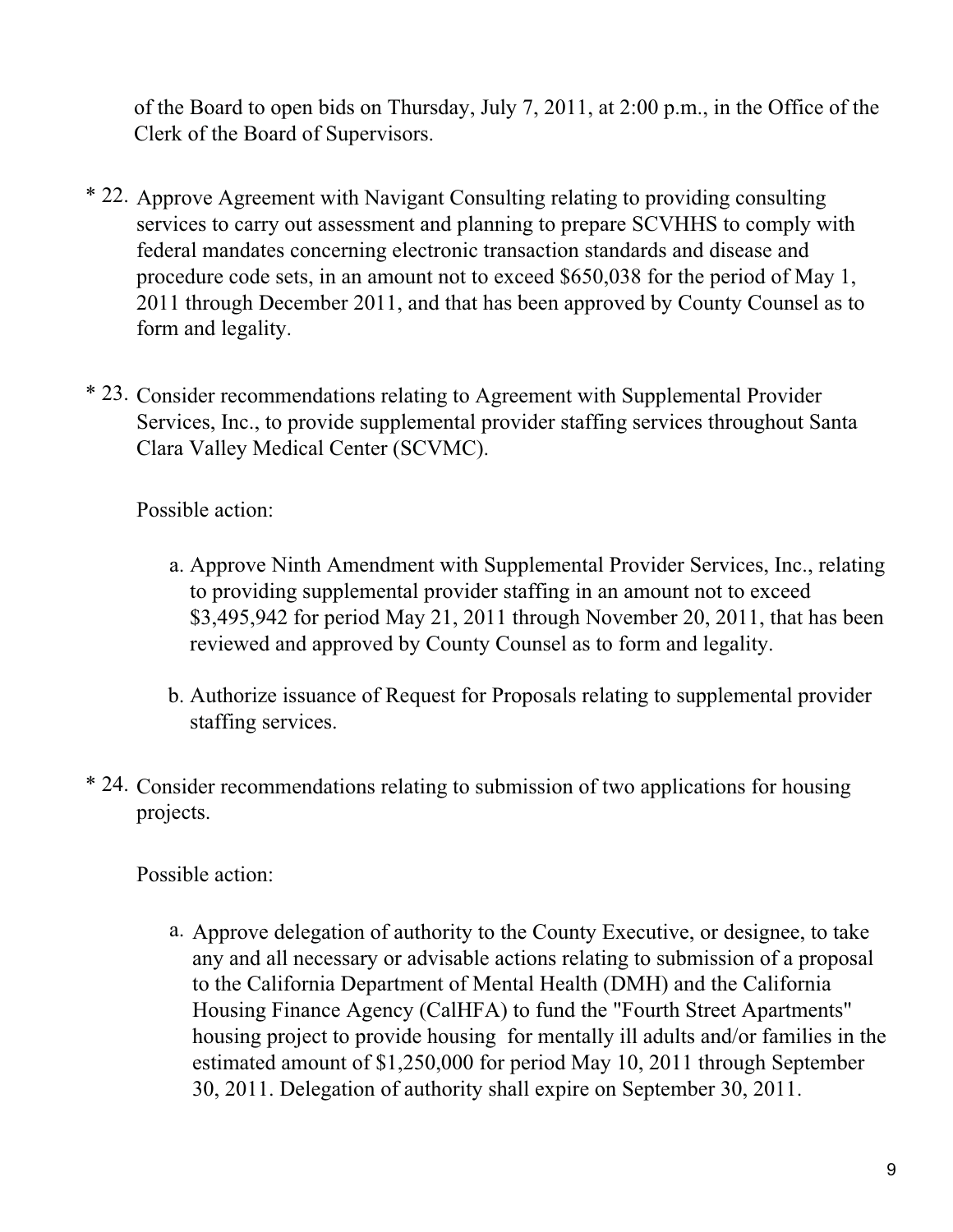Approve delegation of authority to the County Executive, or designee, to take b. any and all necessary or advisable actions relating to the submission of a proposal to the DMH and CalHFA to fund the "Palo Alto Family Housing" housing project to provide housing for mentally ill adults and/or families in the estimated amount of \$1,000,000 for period May 10, 2011 through September 30, 2011. Delegation of authority shall expire on September 30, 2011.

## **Public Health Department**

\* 25. Approve delegation of authority to Director, Public Health Department, or designee, to negotiate, execute, amend, terminate, and take any and all necessary or advisable actions relating to Agreement with Trilogy Integrated Resources to provide Integrated Web-based Information and Referral Systems in an amount not to exceed \$340,000 and for a period not to exceed three years ending June 30, 2014, following approval by County Counsel as to form and legality, and approval by the Office of the County Executive. Delegation of authority shall expire on June 30, 2014.

#### **Employee Services Agency**

- \* 26. Introduction and preliminary adoption of Salary Ordinance No. NS-5.11.66 amending Santa Clara County Salary Ordinance No. NS-5.11 relating to the compensation of employees adding four unclassified Park Maintenance Worker Trainee positions in the Parks and Recreation Department. Positions shall expire on August 21, 2011. (Roll Call Vote to waive reading, Roll Call Vote to adopt.)
- \* 27. Consider recommendations from Employee Services Agency relating to the Short Term Employment Program (STEP).

- a. Approve creation of the classification of STEP Worker Extra-Help.
- b. Introduction and preliminary adoption of Salary Ordinance No. NS-5.11.65 relating to the compensation of employees adding the classification of STEP Worker - Extra-Help to the Salary Schedule of County of Santa Clara and adding Footnote No. 176 to the classification. (Roll Call Vote to waive reading, Roll Call Vote to adopt)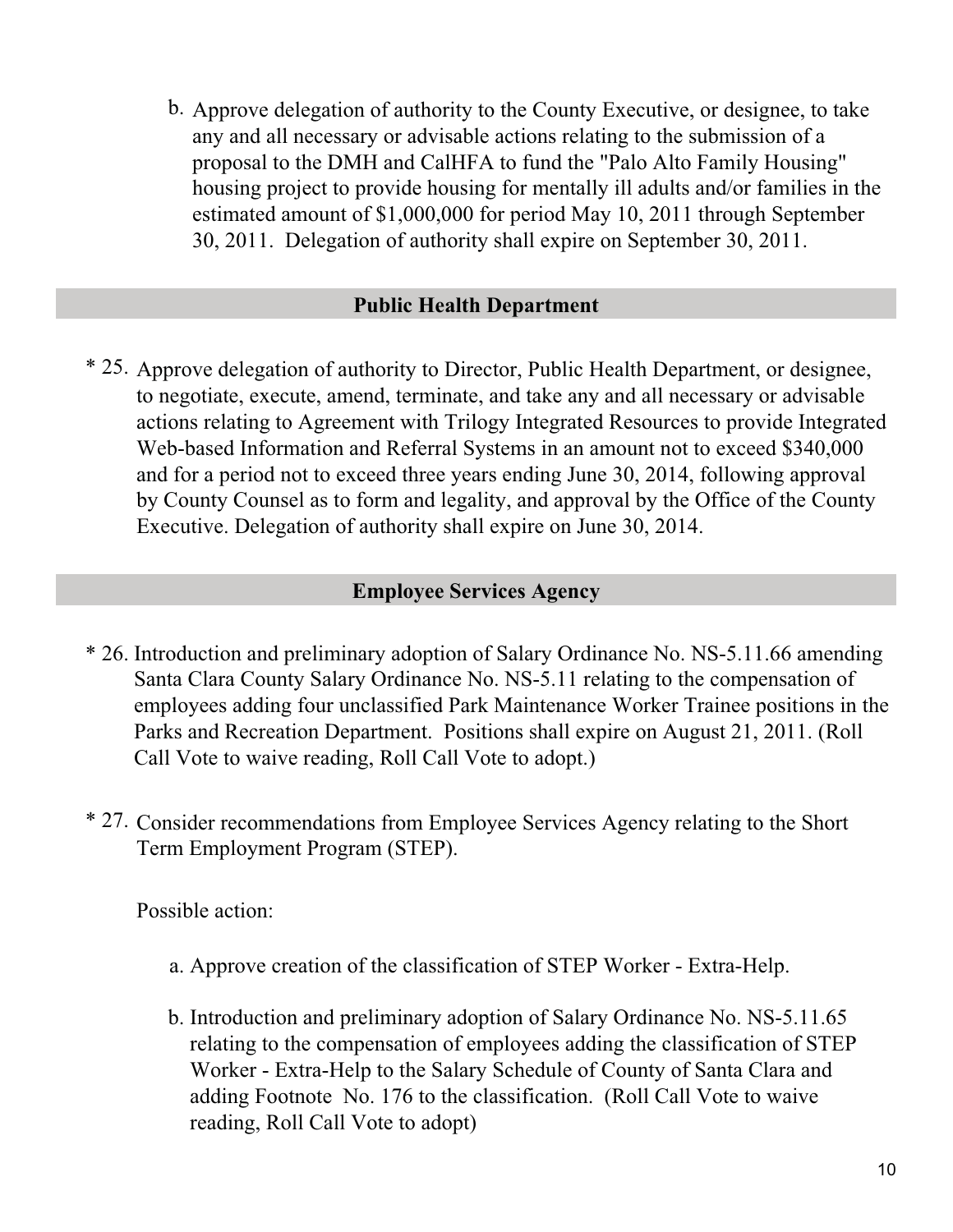\* 28. Consider recommendations from Employee Services Agency relating to the Social Services Agency.

Possible action:

- a. Approve new job specifications for the classifications of Senior Financial Analyst, Financial Analyst II and Financial Analyst I.
- b. Introduction and preliminary adoption of Salary Ordinance NS-5.11.67 amending Santa Clara County Salary Ordinance No. NS-5-11 relating to the compensation of employees adding two Senior Financial Analyst or Financial Analyst II or Financial Analyst I positions in the Social Services Agency and amending the Salary Schedule to add the Senior Financial Analyst, Financial Analyst II, and Financial Analyst I classifications. (Roll Call Vote to waive reading, Roll Call Vote to adopt)

# **Board of Supervisors**

\* 29. Announce travel for members of the Board of Supervisors and other elected officials as follows:

> Supervisor Kniss will travel to Washington, D.C., to attend meetings with various Federal offices and attend the National Association of Counties (NACo) Large Urban County Caucus meeting from May 2-4, 2011; and, will travel to Chelan County, Washington, to attend the NACo Western Interstate Region Conference from May 18-20, 2011.

- \* 30. Accept reports from members of the Board of Supervisors relating to meetings attended through May 3, 2011.
- \* 31. Held from April 26, 2011 (Item No. 32): Accept report from the Children, Seniors, and Families Committee (CSFC) relating to meeting of March 16, 2011. (Cortese)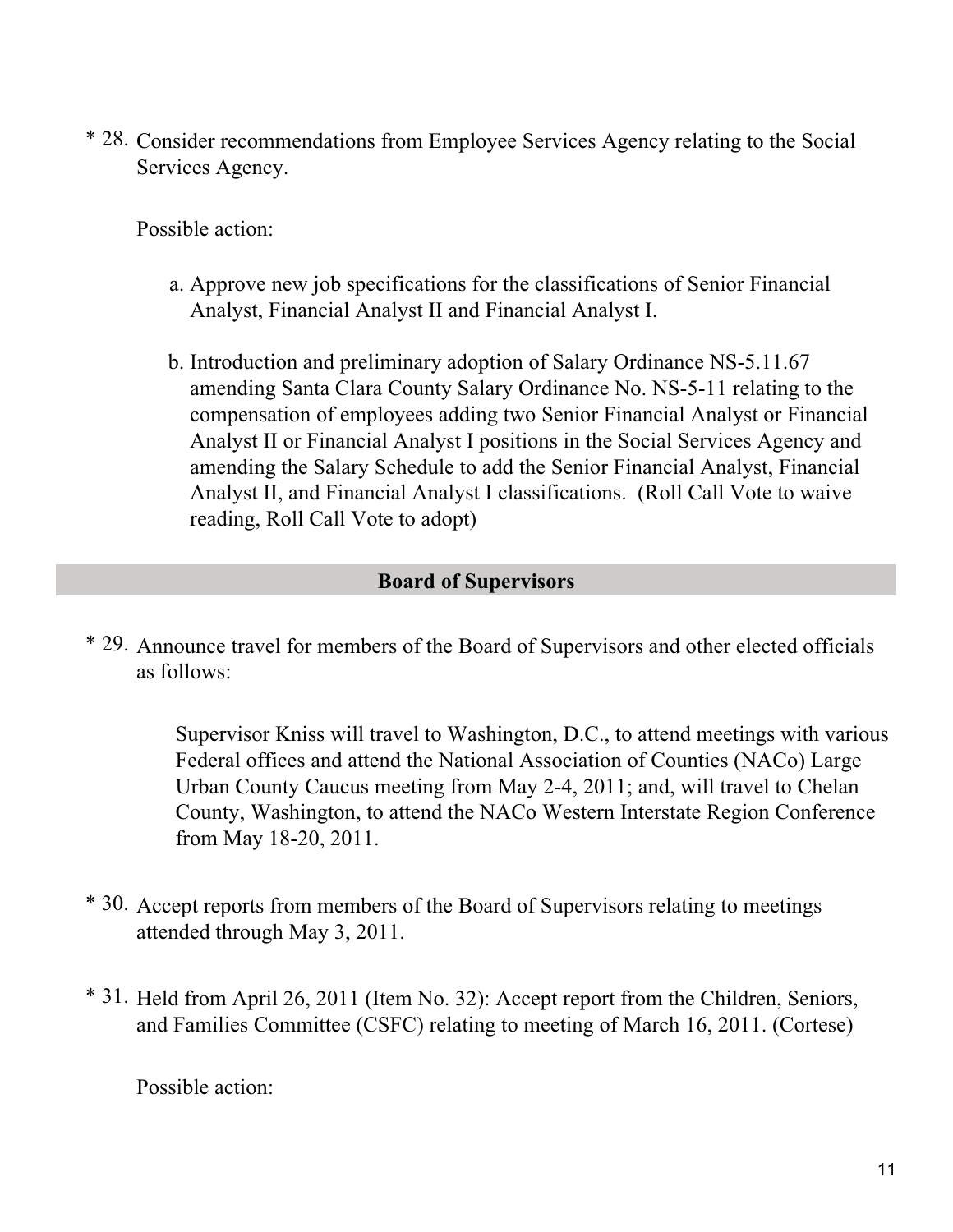- a. Approve items 3-6 and 8-13 as Board information only.
- b. Consider recommendations relating to the coordination of drug testing services among Santa Clara County programs.
	- 1. Direct the Office of the County Executive to work with County departments that provide alcohol and drug testing services to standardize the number and type of panels and the frequency of drug testing to the greatest extent possible.
	- 2. Direct the Office of the County Executive to work with the Office of the County Counsel and the County departments that provide alcohol and drug testing services to further explore the issue of confidentiality rights and sharing of drug testing information.
	- Direct the Office of the County Executive to provide a progress report at 3. the September 2011 meeting of the Children, Seniors, and Families Committee.
- \* 32. Accept report from the Finance and Government Operations Committee (FGOC) relating to meeting of April 19, 2011. (Yeager)

- Accept report from the Management Audit Division relating to the review of the a. Santa Clara Valley Health and Hospital System Administration and Support Services. (FGOC Item 4)
	- 1. Approve the Finance and Government Operations Committee recommendations relating to the Management Audit of the Santa Clara Valley Health and Hospital System Administration and Support Services, as indicated in the audit matrix.
- b. Consider actions amending the approved budget for the Association of Bay Area Governments-Energy Upgrade California/Community Energy Program. (FGOC Item 6)
	- 1. Approve transfer of \$450,000 from the existing grant marketing budget to a "Rebates-for-Audits" project.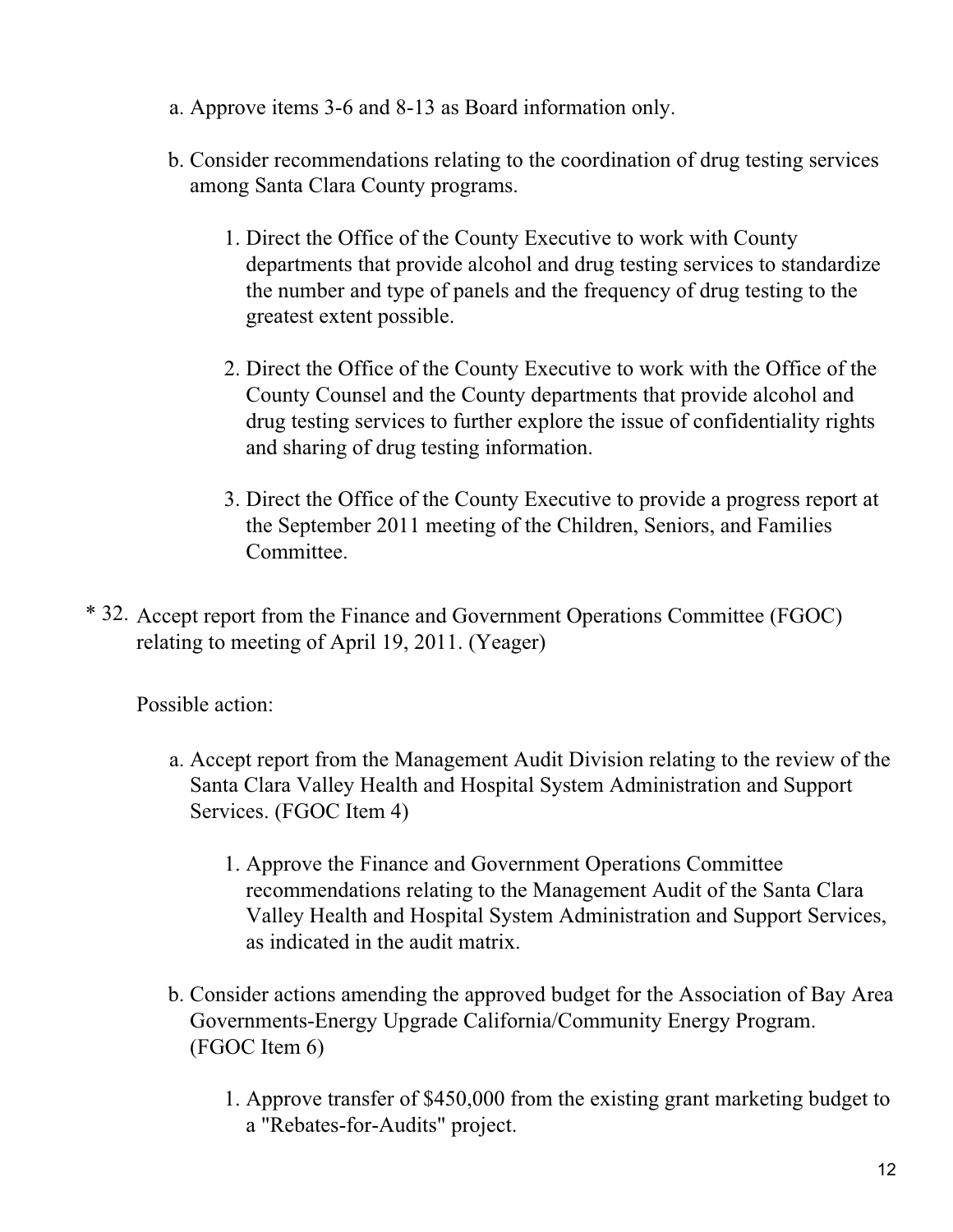- 2. Approve transfer of \$50,000 from the existing grant marketing budget to an "Affordable Housing Energy Efficiency Rebate" project, to be collaboratively implemented by the Office of Sustainability and the Office of Affordable Housing.
- Authorize the Office of Budget and Analysis to adjust the FY 2012 Final 3. Budget for the Offices of Sustainability and Affordable Housing to reflect the appropriate expense and reimbursement.
- c. Accept Audit Report, Comprehensive Annual Financial Report, Single Audit Report, and the Client Communication Letter of the County of Santa Clara for Fiscal Year ending June 30, 2010. (FGOC Item No. 23)
- Accept Committee agenda items 5, 7-19, 21, 22, and 24-26 as Board d. information only.
- \* 33. Held from April 26, 2011 (Item No. 33): Accept report from Board Delegate to the Metropolitan Transportation Commission relating to meeting of March 23, 2011. (Cortese)
- \* 34. Accept report from the Housing, Land Use, Environment, and Transportation Committee (HLUET) relating to meeting of April 19, 2011. (Wasserman)

- Consider recommendations from the Department of Planning and Development a. on a request to reclassify an existing Senior Civil Engineer position to formally assign additional division level management and leadership responsibilities. (HLUET Item 7)
	- 1. Accept report.
	- 2. Approve, in concept, the reclassification of an existing Senior Civil Engineer position.
	- 3. Direct the Department of Planning and Development staff to work with the Employee Services Agency for implementation of the reclassification.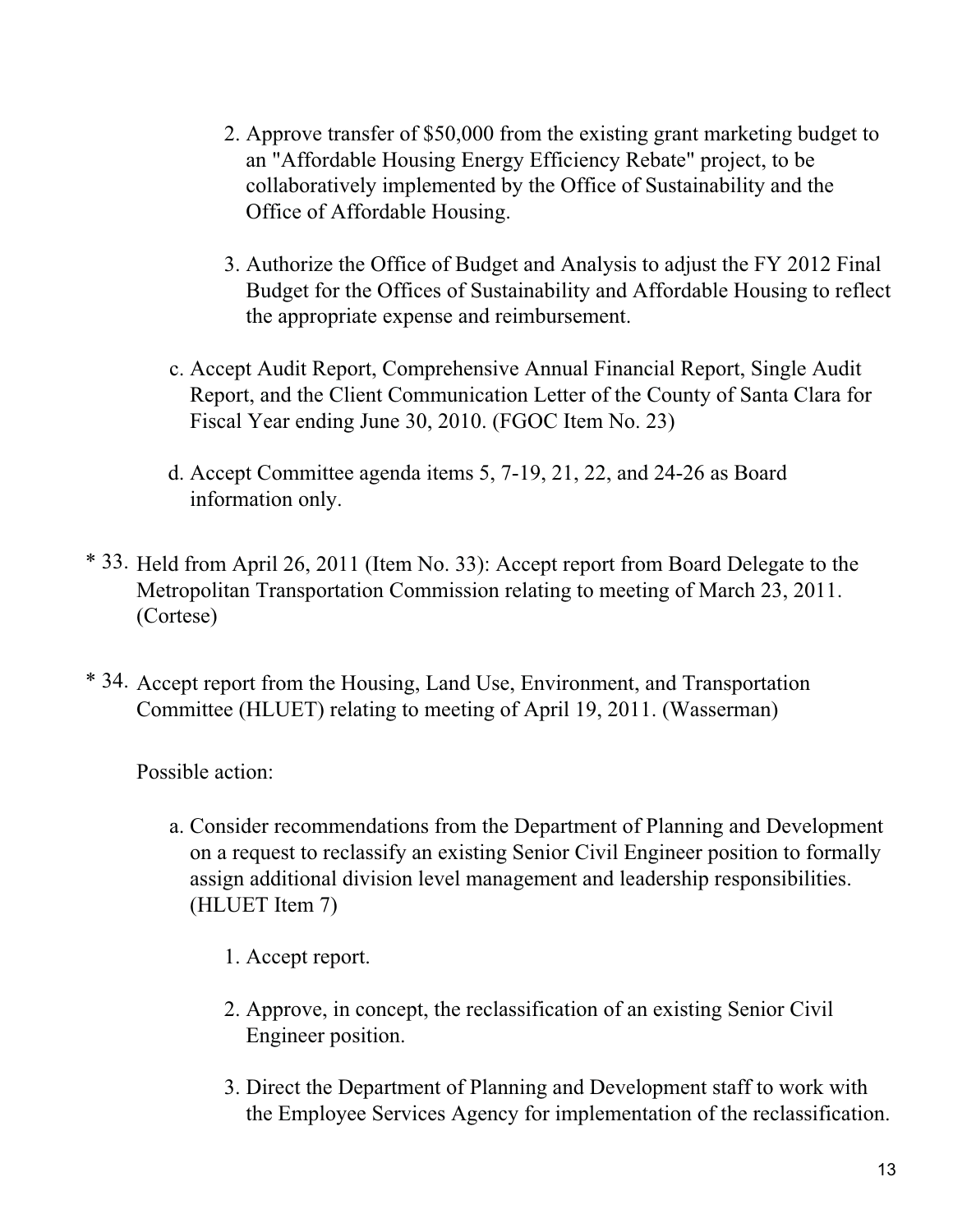- b. Adopt Resolution approving Agreement terminating Participating Agency Agreement with the City of San Jose for providing administration of the Unified Hazardous Waste and Hazardous Materials Management Program, and delegating authority to the Director, Department of Agriculture and Environmental Management, or designee, to implement the terms of Agreement, following approval by County Counsel as to form and legality, and approval by the Office of the County Executive. Delegation of authority shall expire on June 30, 2012. (Roll Call Vote) (HLUET Item 11)
- Accept Committee agenda items 6, 8, 9, 10, and 12 -14 as Board information c. only.
- \* 34A. Accept report from the Health and Hospital Committee relating to meeting of April 25, 2011. (Kniss)

. Accept Committee agenda items 4 - 7 as Board information only.

# **County Executive**

- \* 35. Adopt Resolution approving the election date change for Directors in the Cupertino Sanitary District to the same day as the Statewide General Election. (Roll Call Vote)
- \* 36. Consider recommendations relating to the Fiscal Year (FY) 2009 Buffer Zone Protection Program (BZPP) Grant.

- a. Accept additional FY 2009 Buffer Zone Protection Program Grant award of \$5,820.
- b. Approve Request for Appropriation Modification No. 182 \$5,820 increasing revenue and expenditures in the Office of the County Executive. (4/5 Roll Call Vote)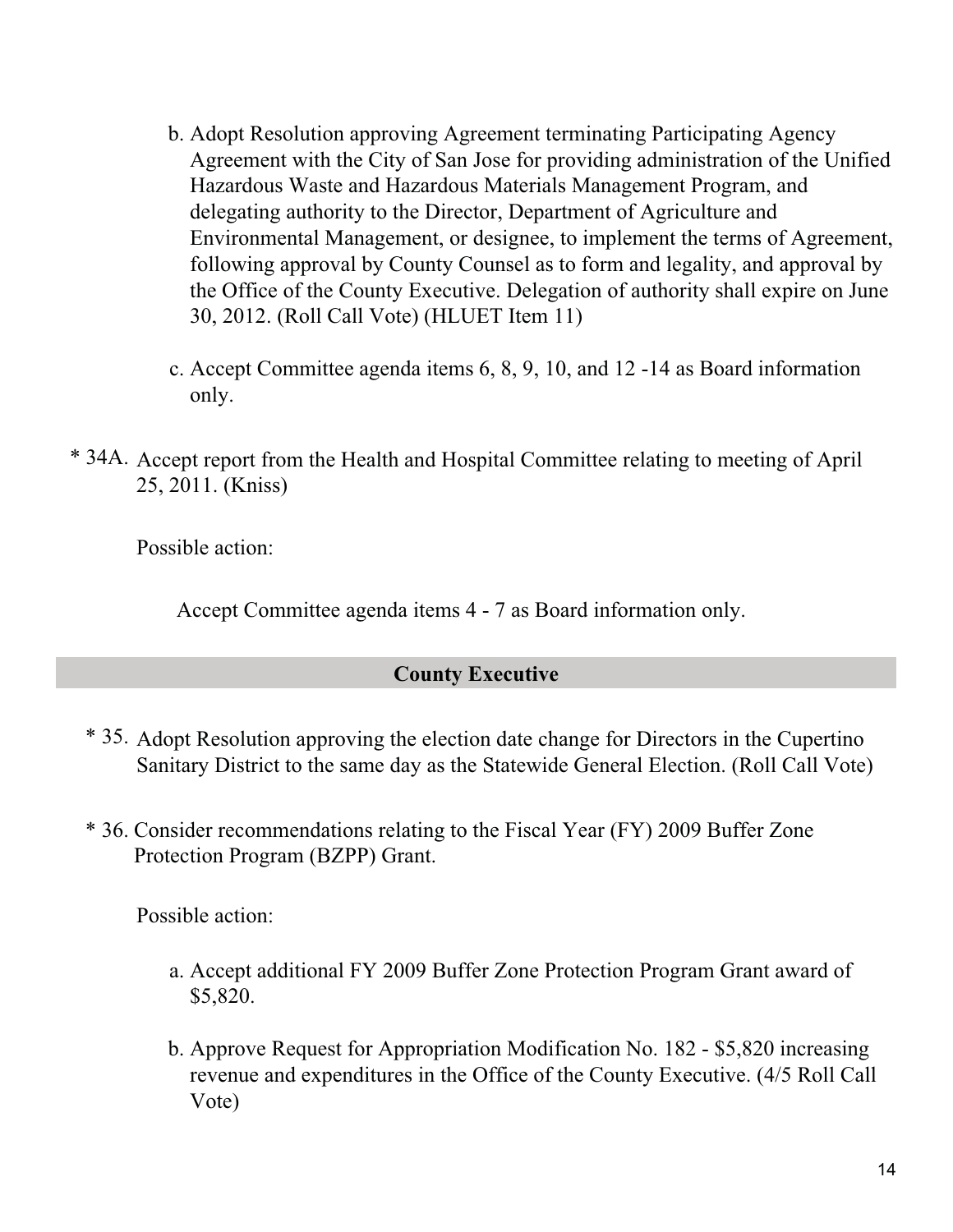\* 37. Consider recommendations relating to the Juvenile Justice Systems Collaborative (JJSC).

Possible action:

- a. Accept report describing the achievements of the JJSC over the past three years.
- Adopt Resolution extending the term of the JJSC for a three-year period ending b. June 30, 2014; confirming the JJSC membership; and, approving delegation of authority to the County Executive, or designee, to negotiate and execute any grant application, agreements, or amendments, which have no budgetary impact, necessary to carry out the work of the JJSC, following approval by County Counsel as to form and legality. Delegation of authority shall expire on June 30, 2014. (Roll Call Vote)
- \* 38. Adopt Resolution to declare real property at 4525 Union Avenue, San Jose (Assessor's Parcel No. 421-07-003) surplus and no longer required for County purposes. (Roll Call Vote)
- \* 39. Accept monthly status report on items referred to Administration for action or report back.

# **Procurement Department**

\* 40. Consider recommendations relating to fluid milk and dairy products.

Possible action:

a. Approve delegation of authority to Director of Procurement, or designee, to negotiate, execute, amend, terminate, and take any and all necessary or advisable actions regarding Agreement No. 5500001754 with Producers Dairy Foods, Inc., relating to providing fluid milk and dairy products in an amount not to exceed \$5,000,000 for period May 20, 2008 through May 31, 2013, following approval by County Counsel as to form and legality, and approval by the Office of the County Executive. Delegation of authority shall expire on May 31, 2013.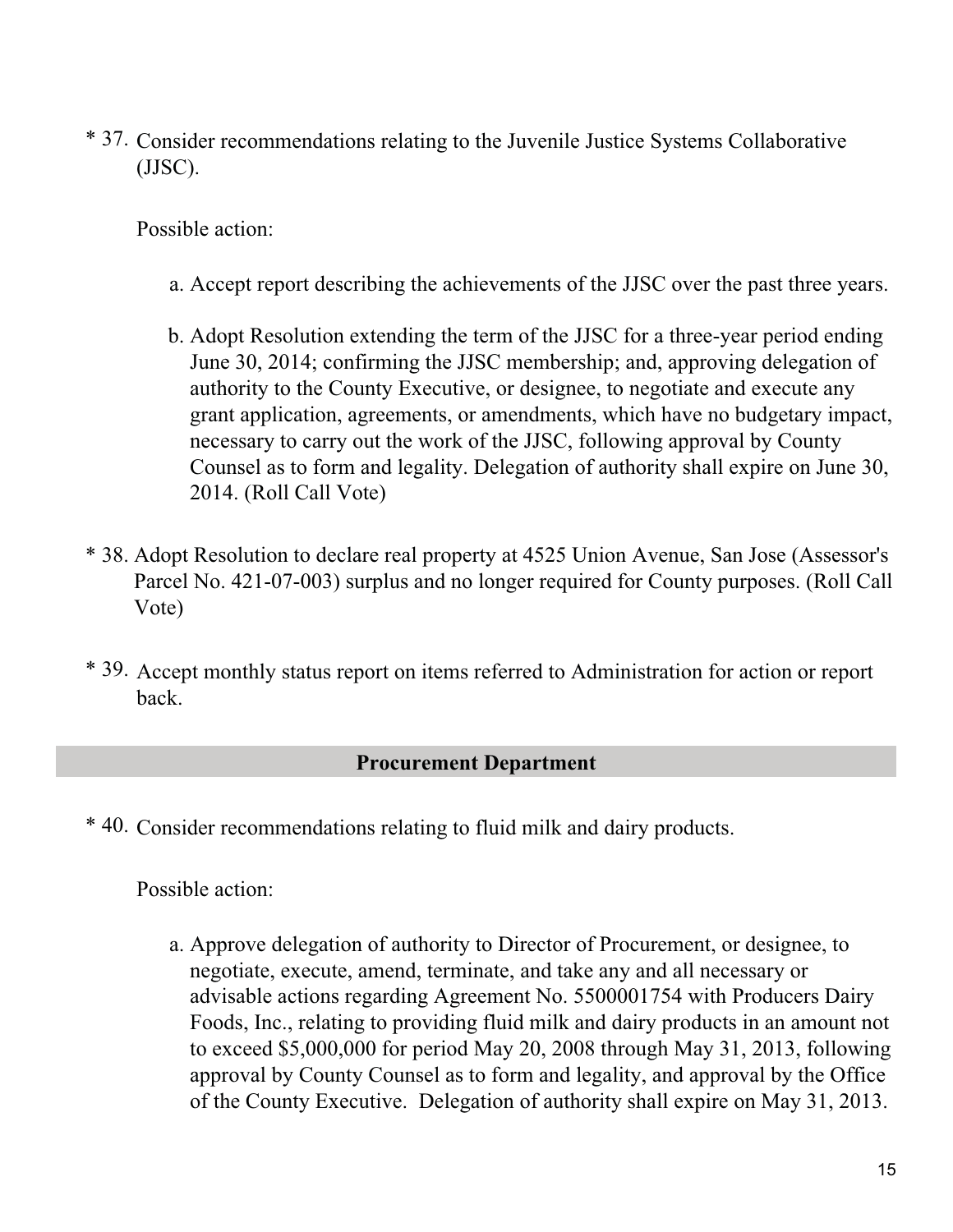b. Approve delegation of authority to Director of Procurement, or designee, to issue a solicitation relating to providing fluid milk and dairy products which will result in an agreement for a three-year period, with the option to renew for two additional years. Delegation of authority shall expire May 31, 2013.

#### **Boards & Commissions**

\* 41. Announce appointments by individual Board members to various Boards and Commissions. (Standing Item)

> . Supervisor Wasserman appoints Marjorie Freedman to the Health Advisory Commission, seat number 11.

- \* 42. Approve Board As-a-Whole appointments to various Boards and Commissions. (Standing Item)
	- a. Supervisor Wasserman nominates Kimberly Nielsen to serve on the Child Abuse Council, seat number 9.
	- b. Supervisor Wasserman nominates Diane Dean to serve on the San Martin Planning Advisory Committee, seat number 3.
	- c. Supervisor Wasserman nominates Sandra Clifford to serve on the Airport Land Use Commission, seat number 2.
- \* 43. Consider recommendations from the National Guard and Veterans Affairs Commission.

- a. Approve request for funding in an amount not to exceed \$500 for purchase of a United States 28-Star Flag of 1848 to be displayed at the County Government Center.
- b. Approve request for funding in an amount not to exceed \$150 to purchase two Guardsman of the Year awards.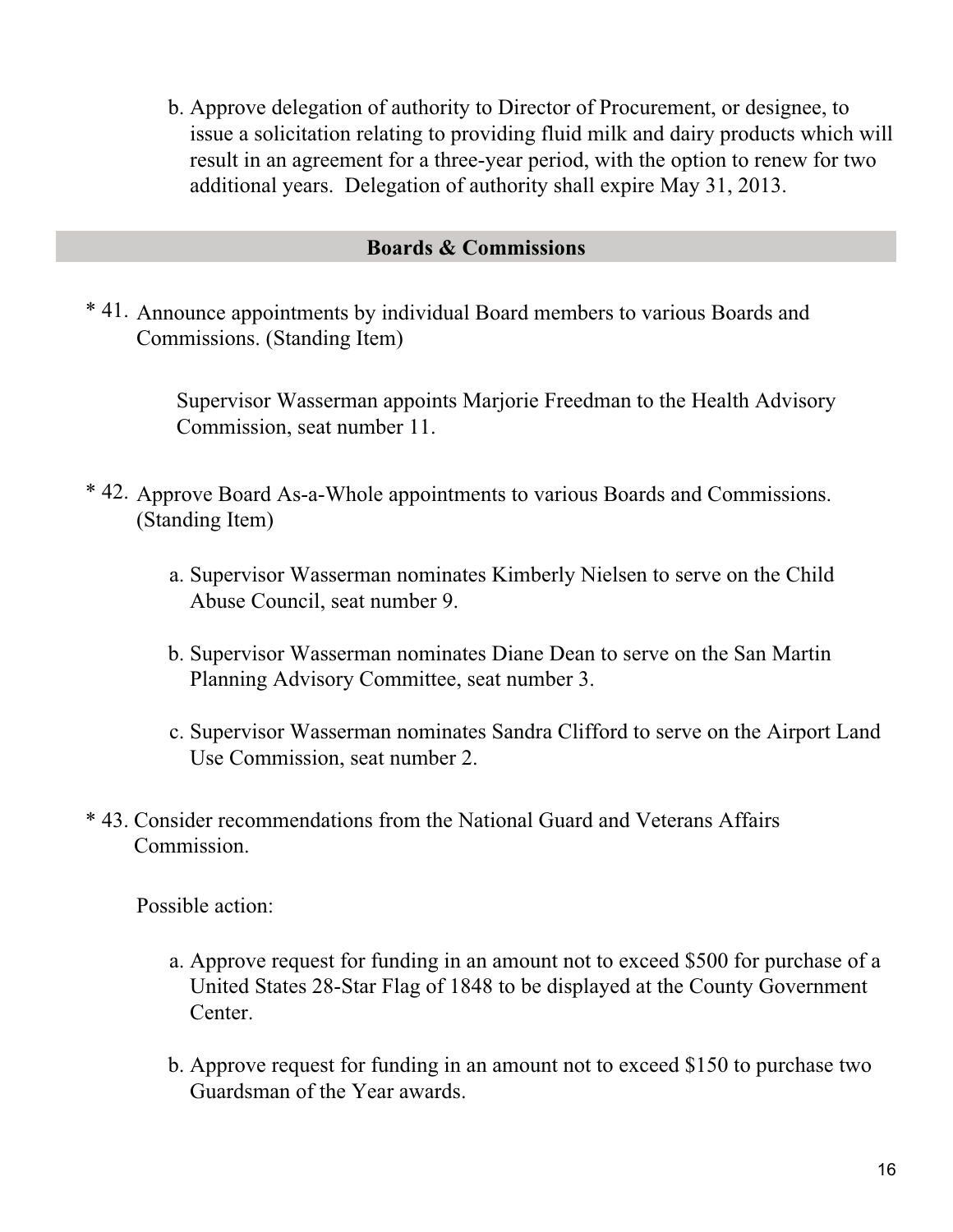- 44. Approve recommendations relating to resignations from Boards and Commissions.
	- Accept the resignation of Jean Ho from the Hsinchu County, Taiwan, Republic a. of China Sister-County Commission.
	- b. Accept the resignation of Marianne Alvarez from the Domestic Violence Council.

# **Law & Justice**

\* 45. Consider recommendations relating to the transfer of budgetary responsibilities for the Domestic Violence Trust Fund.

Possible action:

- a. Approve recommendation to transfer budgetary responsibilities for the Domestic Violence Trust Fund from the Probation Department to the Office of the County Executive, Office on Women's Policy, effective July 1, 2011.
- Authorize the Office of Budget and Analysis to adjust the Fiscal Year 2012 b. budget for the Probation Department to reflect the appropriate level of revenue and expenditure associated with the Domestic Violence Trust Fund annual activity.
- \* 46. Approve Request for Appropriation Modification No. 168 \$178,012, increasing revenue and expenditures in the Office of the Sheriff budget relating to the Northern California Regional Intelligence Center. (4/5 Roll Call Vote)

# **Department of Child Support Services**

\* 47. Approve Appropriation Modification No.183 - \$55,500, increasing revenues and expenditures in the Department of Child Support Services budget for a special State-funded project. (4/5 Roll Call Vote)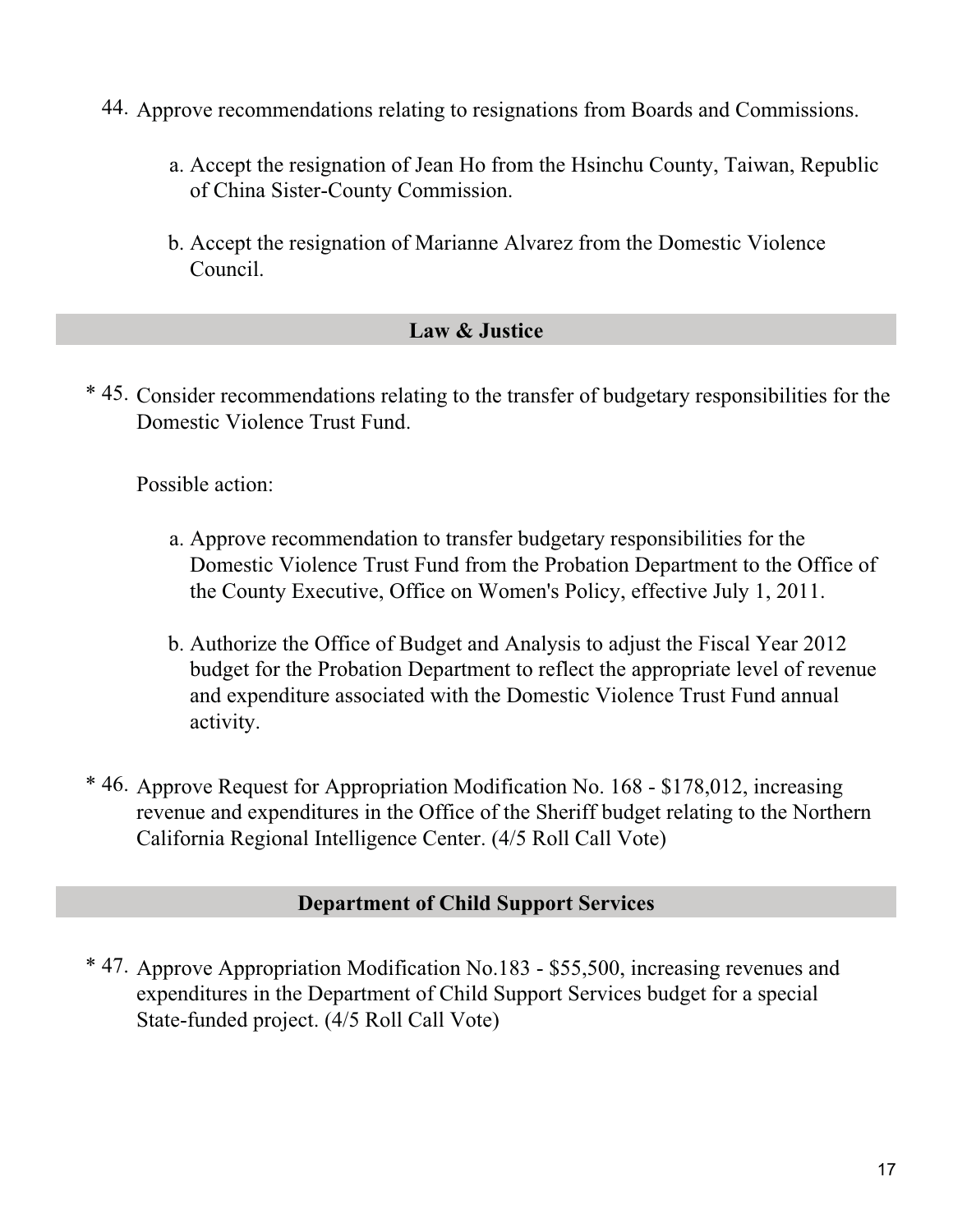# **Resolutions, Commendations and Memorials**

- \* 48. Resolutions, Commendations, and Memorials. (Roll Call Vote) (Standing Item)
	- a. Adopt Resolution proclaiming May 15-21, 2011 as "National Public Works Week" in Santa Clara County. (Roads and Airports Department)
	- b. Adopt Resolution proclaiming May 15-21, 2011 as "Emergency Medical Services Week" including the designation of May 18, 2011 as "Emergency Medical Services for Children Day" in Santa Clara County. (Public Health Department)
	- c. Adopt Resolution commending Ted Bond for his dedicated service to the people of the County of Santa Clara as he retires from the Probation Department. (Probation Department)
	- d. Adopt Resolution proclaiming May 6-12, 2011 as "National Nurses Week" and recognizing the work of all nurses in the Public Health Department. (Public Health Department)
	- e. Adopt and Present Resolution proclaiming the month of May 2011 as "Foster Care Month" in Santa Clara County. (Social Services Agency)
	- f. Adopt Resolution commending Cynthia Ramirez for her dedicated service to the County of Santa Clara as she retires from the Employee Services Agency, Workers' Compensation Division. (Employee Services Agency)
	- Adopt Resolution commending Jim Burch as he receives the 2011 Avenidas g. Lifetime of Achievement Award, and for his incredible devotion to the community as an activist and leader for nearly 40 years.(Kniss)
	- Adopt Resolution commending Bill and Carolyn Reller as they receive the 2011 h. Avenidas Lifetimes of Achievement Award, and in recognition of their support of seniors. (Kniss)
	- i. Adopt Resolution commending Veronica Tincher as she receives the 2011 Avenidas Lifetimes of Achievement Award, and for her incredible service to the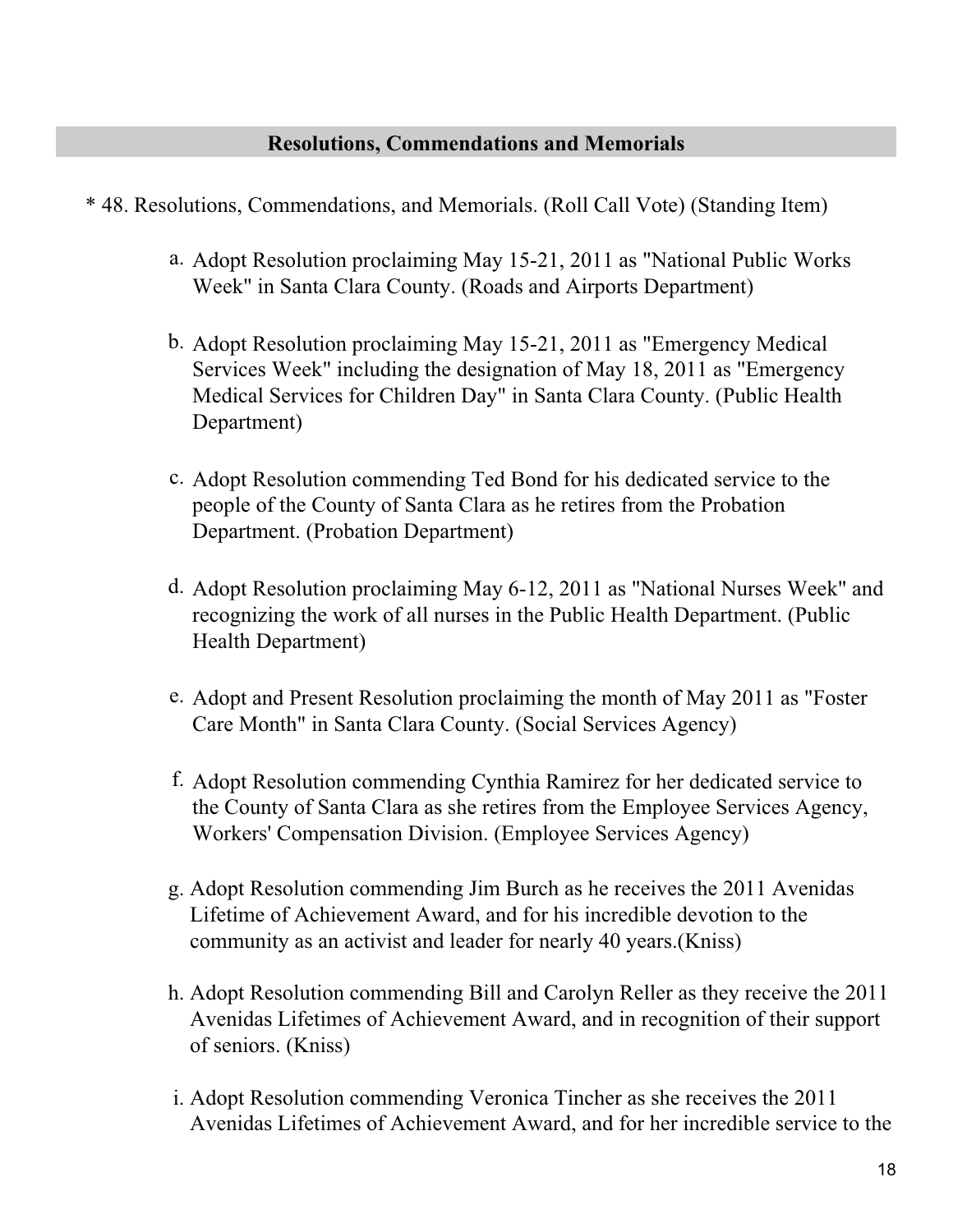League of Women Voters and to the community for more than 50 years. (Kniss)

- Adopt Resolution commending Jan Fenwick as she receives the 2011 Avenidas j. Lifetimes of Achievement Award, and for her exceptional commitment and support of many community nonprofit organizations. (Kniss)
- k. Adopt Resolution commending Betsy Collard as she receives the 2011 Avenidas Lifetimes of Achievement Award, and for being an inspiration to women in the workforce as well as promoting career self-reliance. (Kniss)
- Adopt Resolution commending Dick Henning as he receives the 2011 Avenidas l. Lifetimes of Achievement Award, and for his commitment to the craft of public speaking and honorable humanitarian work. (Kniss)
- m. Ratify Resolutions commending each of the fifteen cities within Santa Clara County for their participation in the "Let's Move Campaign." (Cortese)
- Adopt Resolution commending Officer Kenneth Brown for his outstanding n. contribution to the community and heartfelt service to the residents of Santa Clara County. (Cortese)
- o. Ratify Resolution, presented on May 1, 2011, commending Child Advocates of Silicon Valley for dedicated and philanthropic services to the public and promotion of a positive outlook on family and community. (Cortese)
- Adopt Resolutions proclaiming May 2011 as "Santa Clara County Buffalo p. Soldiers Awareness Month" and encourage the local and national efforts to celebrate and educate our community about the history and legacy of the Buffalo Soldiers. (Cortese)
- Adopt Resolution recognizing and commending the celebration of "Palestinian q. Cultural Day" in Santa Clara County, held on May 13, 2011, by the Palestinian Heritage Committee. (Cortese)
- r. Adopt Resolution proclaiming May 2011 as "National Arthritis Awareness Month" in Santa Clara County. (Cortese)
- s. Adopt Resolutions commending the following individuals from the service provider community that support Santa Clara County Juvenile Dependency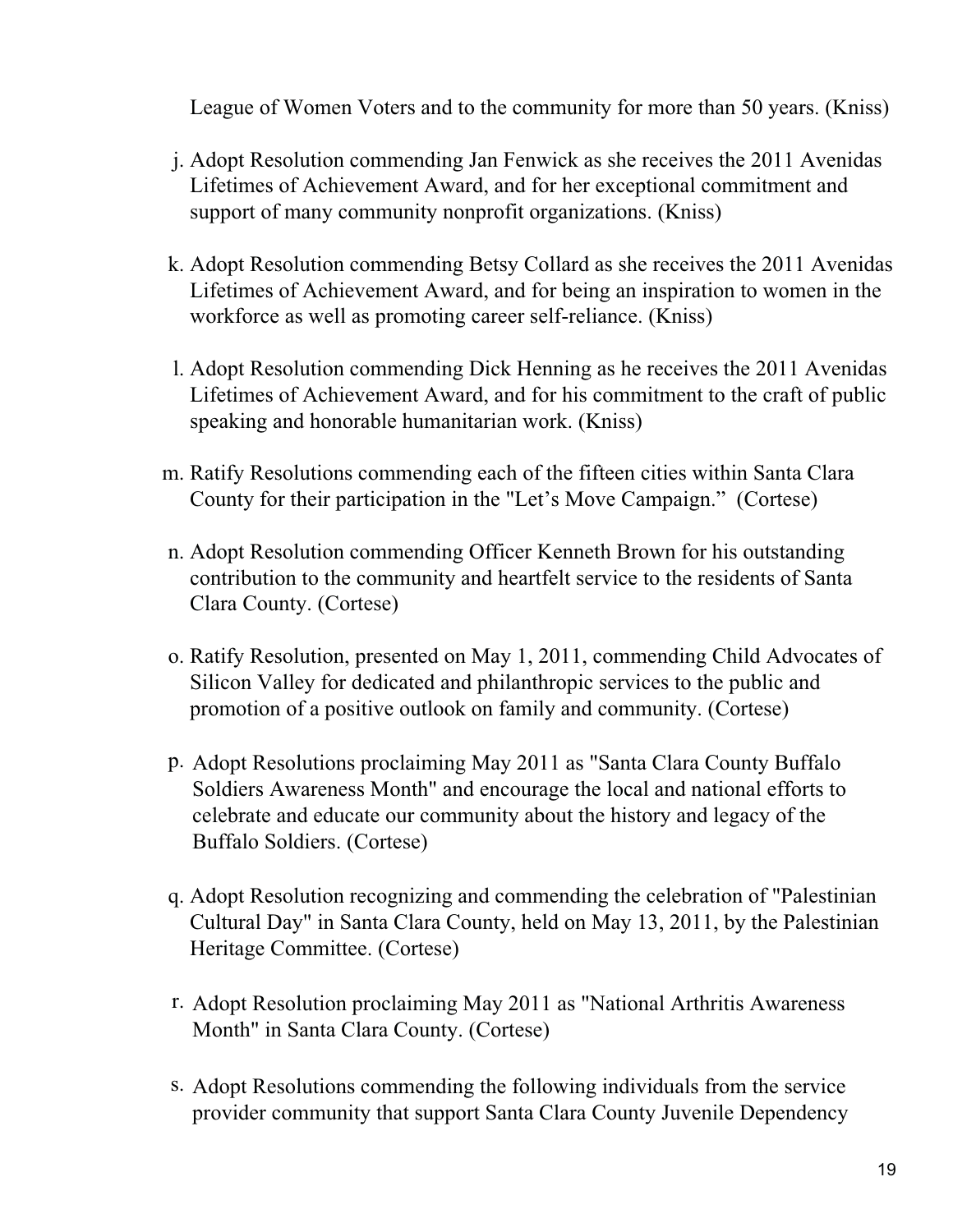Court (SCCJDC): Laura Coscarelli, and Judith and Daniel Van Elderen for working tirelessly in support of family reunification in Santa Clara County. (Cortese)

- t. Adopt Resolutions commending the following parents from SCCJDC: Juan Cruz, Daniel Johnson, Veronica Poblano, Dana Lindsey-Shuster, and David Shuster for their remarkable efforts and dedication to their families. (Cortese)
- Adopt Resolution proclaiming April 30 through May 7, 2011 as "Affordable u. Housing Week" in Santa Clara County. (Yeager)
- v. Adopt Resolution proclaiming the May 10, 2011 as "Reunification Day" in Santa Clara County. (Cortese)
- \* 49. Approve Certificates of Appreciation to Employees of the Month for May 2011. (See Item No. 7)

# **Department of Planning and Development Services**

\* 50. Adopt Resolution amending certain existing fees and adopting new fees for services provided by or through the Department of Planning and Development. (Roll Call Vote)

#### **Parks and Recreation Department**

\* 51. Consider recommendations relating to the Live Oak and Toyon Improvements Project at Anderson Lake County Park.

Possible action:

Adopt Resolution adopting Negative Declaration based on findings that the a. Negative Declaration was prepared in accordance with law and reflects the County's independent judgment and analysis; that the Board has considered the Negative Declaration and all comments received during the comment period; and, that there is no substantial evidence in the record that the Project will have a significant impact on the environment. (Roll Call Vote)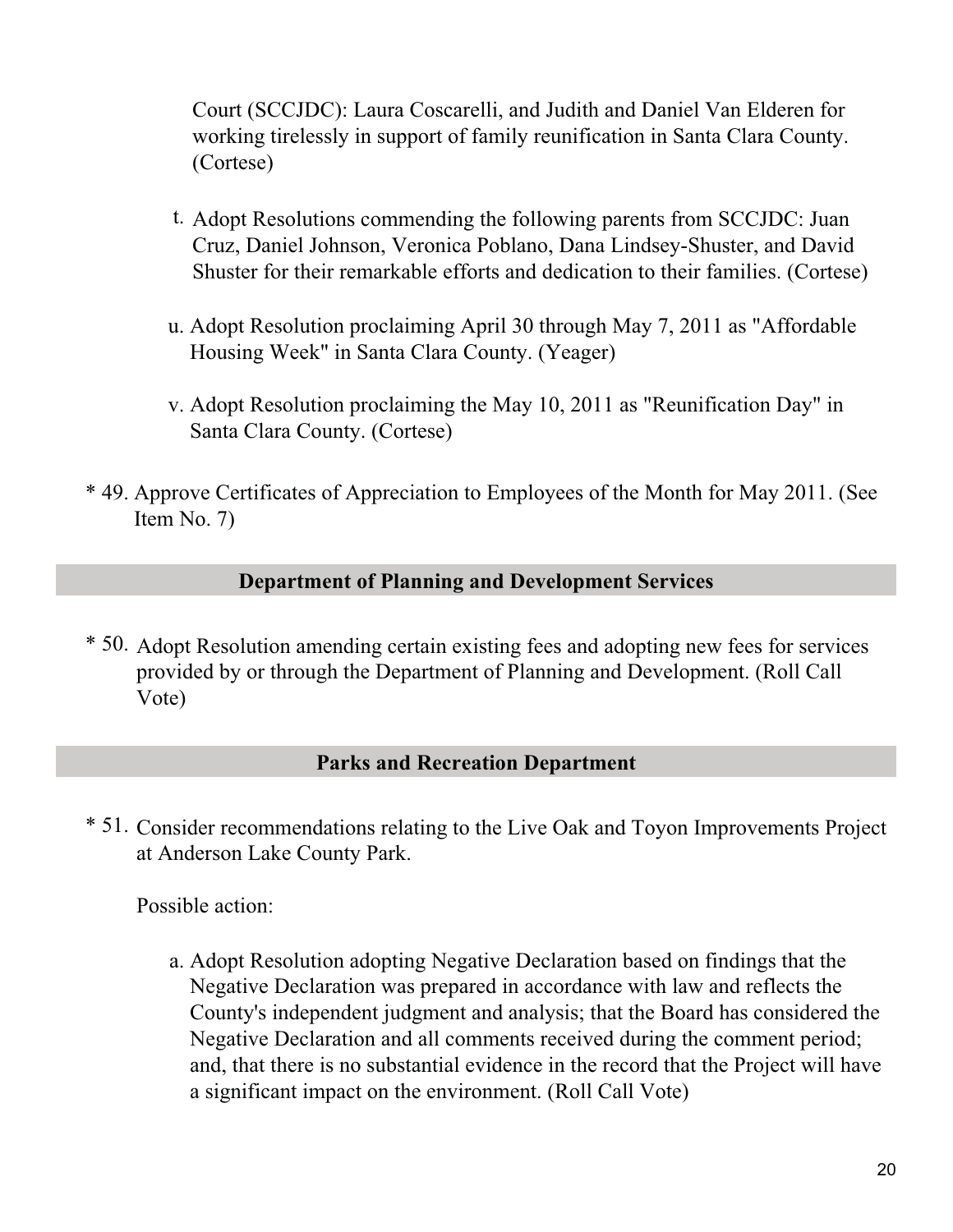- b. Identify the Clerk of the Board and Parks and Recreation Department as the location and custodian of the documents or other material that constitute the record of proceedings upon which this decision is based.
- Approve the Project, adopt plans and specifications, and authorize c. advertisement of Contract Documents for the Live Oak and Toyon Improvements Project at Anderson Lake County Park and direct the Clerk of the Board to open bids on Thursday, June 9, 2011, at 2:00 P.M. in the Office of the Clerk of the Board of Supervisors.
- \* 52. Approve revised policies for the Historical Heritage Grant Program.
- \* 53. Accept Report on Bids for Construction of Anderson Visitor Center Project at Anderson Lake County Park.

- a. Award contract to DRP Builders, Inc. in the amount of \$3,163,500 with construction time of 390 calendar days.
- b. Approve encumbrance of an additional \$316,350 as Supplemental Work Allowance for a total encumbrance of \$3,479,850.
- Authorize Administration to issue Change Orders, as necessary, against the c. allowance for Supplemental Work and to approve modifications to the construction time.
- d. Ratify Addendum Nos. 1-3.
- e. Approve Request for Appropriation Modification No. 173 \$1,000,000 transferring funds from the Park Charter Fund balance to the project account in the Parks and Recreation Department, Capital Improvement Program budget. (Roll Call Vote)

# **Department of Agriculture and Environmental Management**

\* 54. Adopt Resolution authorizing execution of Agreement No. 11-C00040 with the State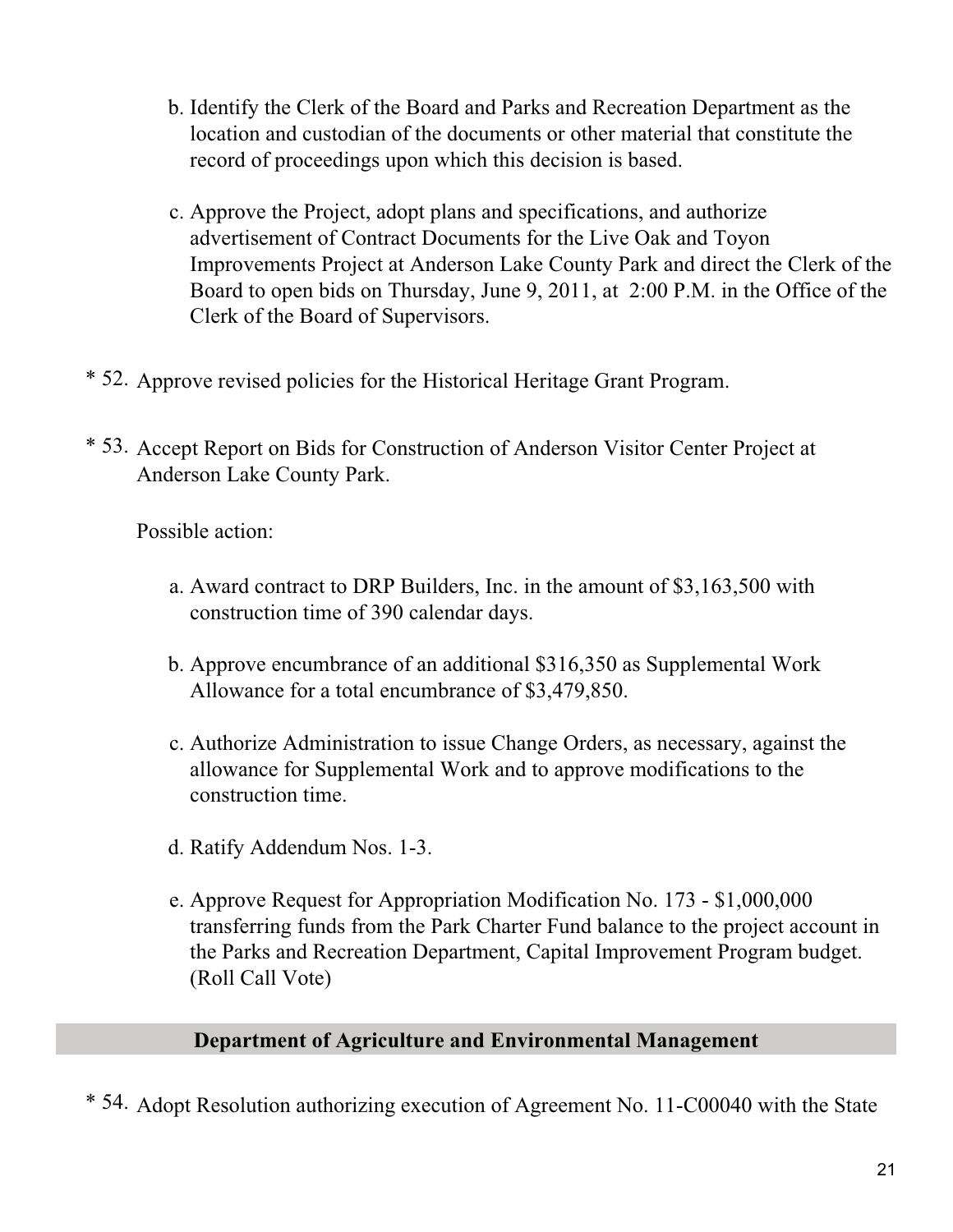of California, Department of Pesticide Regulation, relating to providing pesticide use reporting services in an amount not to exceed \$18,972 for period July 1, 2011 through June 30, 2012, that has been reviewed and approved by County Counsel as to form and legality. (Roll Call Vote)

# **Roads & Airports**

- \* 55. Adopt Resolution summarily vacating a portion of Central Expressway in the City of Santa Clara. (Roll Call Vote)
- \* 56. Adopt Resolution relating to maintained mileage of County highways in the County of Santa Clara. (Roll Call Vote)
- \* 57. Adopt Resolution requesting the Metropolitan Transportation Commission to allocate Fiscal Year 2011-12 Transportation Development Act Article 3, Pedestrian/Bicycle Project Funding, including Findings and Project Application Form. (Roll Call Vote)

# **Facilities and Fleet**

\* 58. Consider recommendations relating to the project for Tenant Improvements to the Mediplex Building, Project No. 263-CP11012

Possible action:

- a. Approve Project 263-CP11012, Tenant Improvements for the Mediplex Building.
- b. Approve Request for Appropriation Modification No. 181 \$77,500 for the performance of tenant improvement work in the Mediplex Building at 725 E. Santa Clara Street, San Jose. (4/5 Roll Call Vote)
- \* 59. Consider recommendations relating to Qualified Energy Conservation Bonds for energy efficiency projects.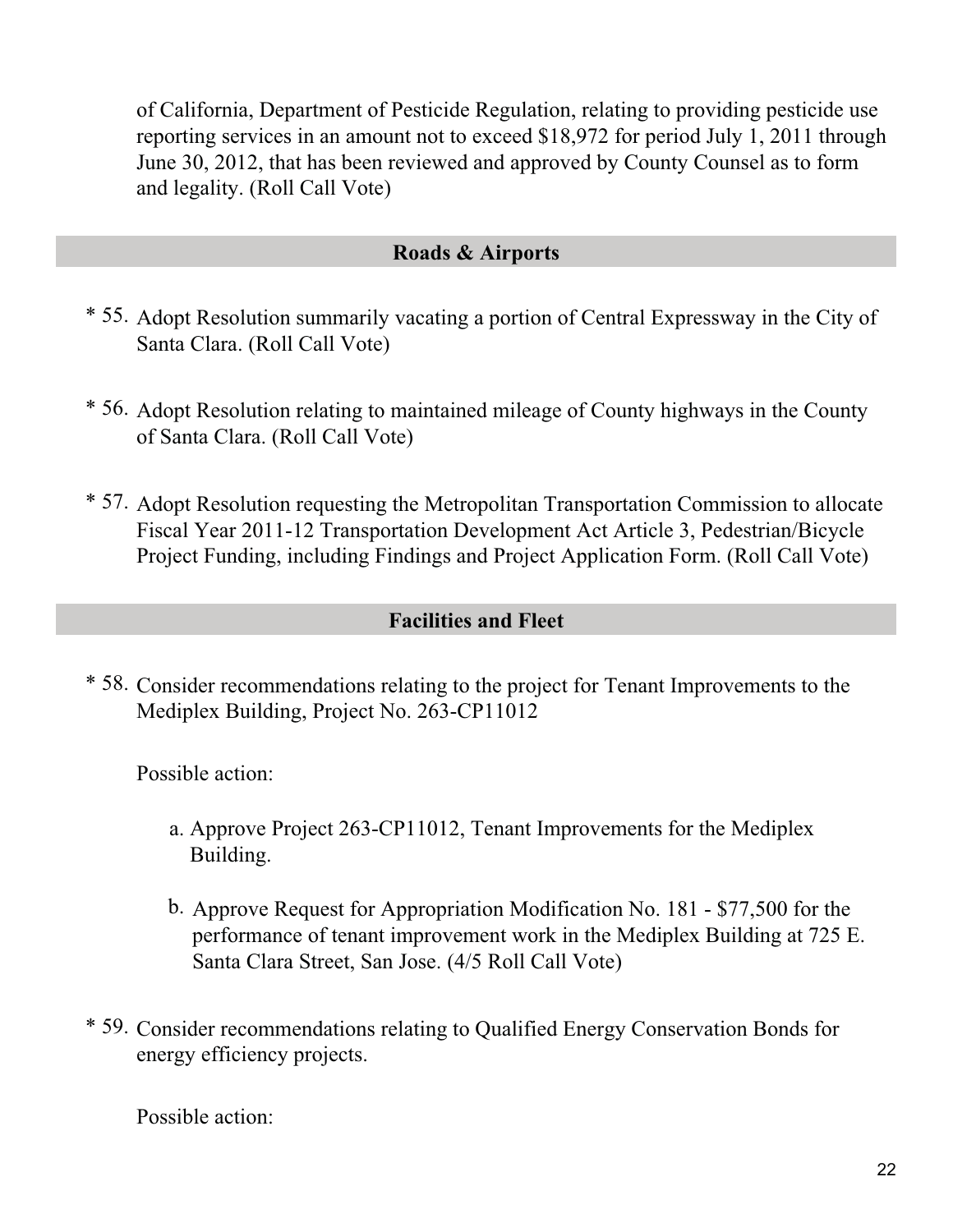- Adopt Resolution authorizing an application to the California Debt Limit a. Allocation Committee to permit the issuance of Qualified Energy Conservation Bonds for energy efficiency projects. (Roll Call Vote)
- b. Approve delegation of authority to the Director, Facilities and Fleet Department, or designee, to sign and submit the application to the California Debt Limit Allocation Committee for Qualified Energy Conservation Bonds for energy efficiency projects. Delegation of authority shall expire on August 12, 2011.

# **Vector Control District**

\* 60. Consider recommendations relating to Santa Clara County Vector Control District Benefit Assessment.

Possible action:

- a. Approve the Preliminary Engineer's Report dated April 2011 for Fiscal Year 2012.
- Adopt Resolution of Intention of the Santa Clara County Vector Control District b. to Levy Assessments for Fiscal Year 2012, Preliminarily Approve the Engineer's Report, and Provide for Notice of Hearing for the Santa Clara County Vector Control District Mosquito, Vector and Disease Control Assessment. (Roll Call Vote)
- Authorize Clerk of the Board to set a public hearing to be held on Tuesday, May c. 24, 2011, at no earlier than 9:30 a.m., to consider proposed continuation of the assessment.

# **County Lighting Service Area**

\* 61. Consider recommendations relating to the County Lighting Service Area (CLSA) Fiscal Year (FY) 2012 assessments.

Possible action:

Accept CLSA Fiscal Year 2012 Preliminary Assessment Report and file the a. report with the Clerk of the Board of Supervisors.